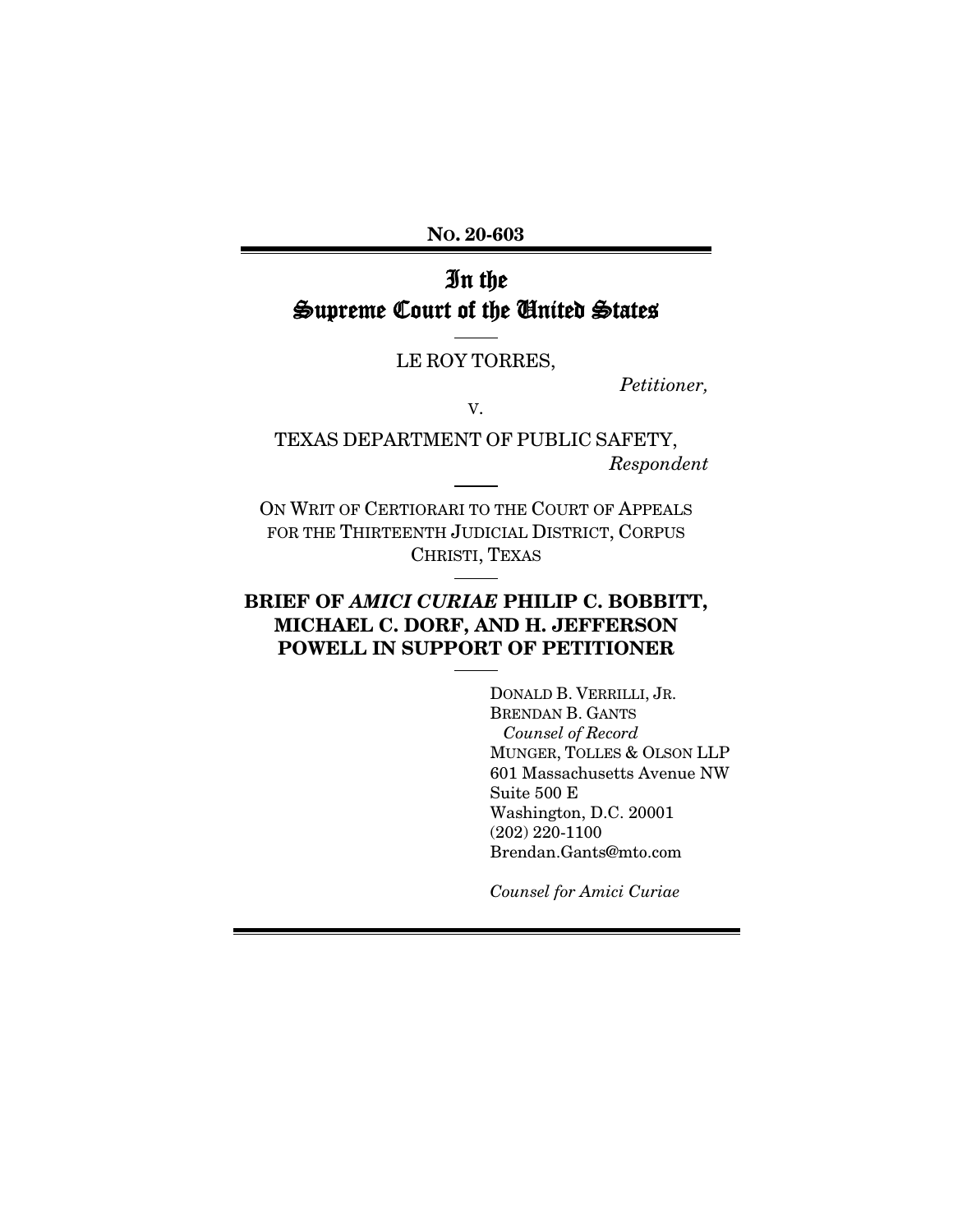# TABLE OF CONTENTS

|--|

| I.   | Constitutional text and history indicate<br>that Congress's power to raise and<br>maintain the armed forces of the United                                                                        |  |
|------|--------------------------------------------------------------------------------------------------------------------------------------------------------------------------------------------------|--|
| II.  | The structure of the Constitution<br>prohibits states from impeding<br>Congress's power to raise and support                                                                                     |  |
| III. | Congress's limited abrogation of state<br>sovereign immunity in USERRA is a<br>valid exercise of its power to raise and                                                                          |  |
| IV.  | Texas's invocation of state sovereign<br>immunity in this context would make it<br>substantially more difficult to recruit<br>and retain personnel for the U.S. armed                            |  |
| V.   | The conclusion that Congress may<br>abrogate state sovereign immunity to<br>protect its power to raise and support<br>armies is consistent with this Court's<br>sovereign-immunity precedents 18 |  |
| VI.  | Justice would be defied were Texas's<br>closure of its courts' doors to a U.S.                                                                                                                   |  |
|      |                                                                                                                                                                                                  |  |

i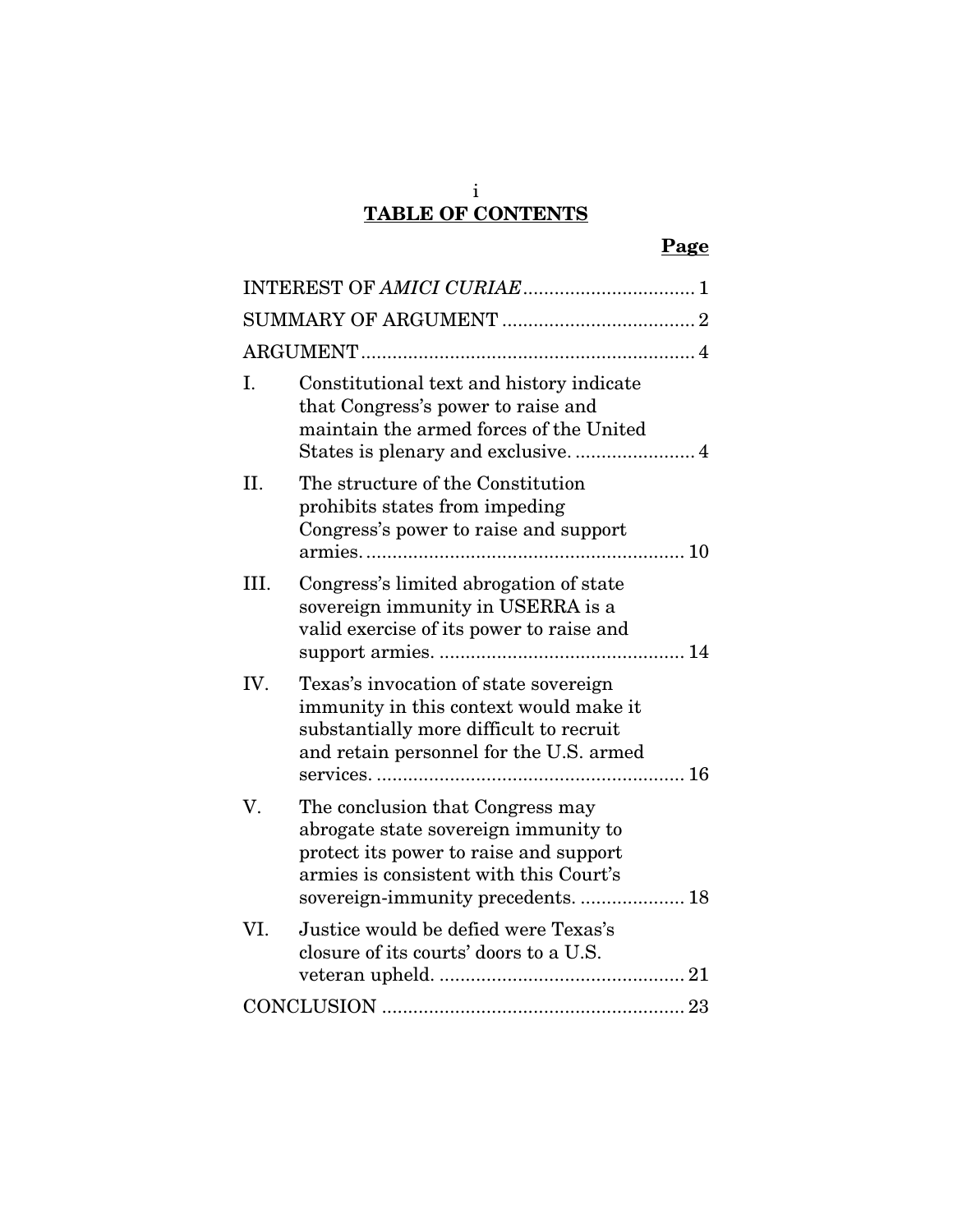### ii TABLE OF AUTHORITIES

# Page(s)

## FEDERAL CASES

| Alden v. Maine,                                |
|------------------------------------------------|
| Allen v. Cooper,                               |
| Arver v. United States,                        |
| Boyle v. United Technologies Corp.,            |
| Carrington v. Rash,                            |
| Central Virginia Community College v.<br>Katz, |
| Chappell v. Wallace,                           |
| Coleman v. Tennessee,                          |
| Dameron v. Brodhead,                           |
| Le Maistre v. Leffers,                         |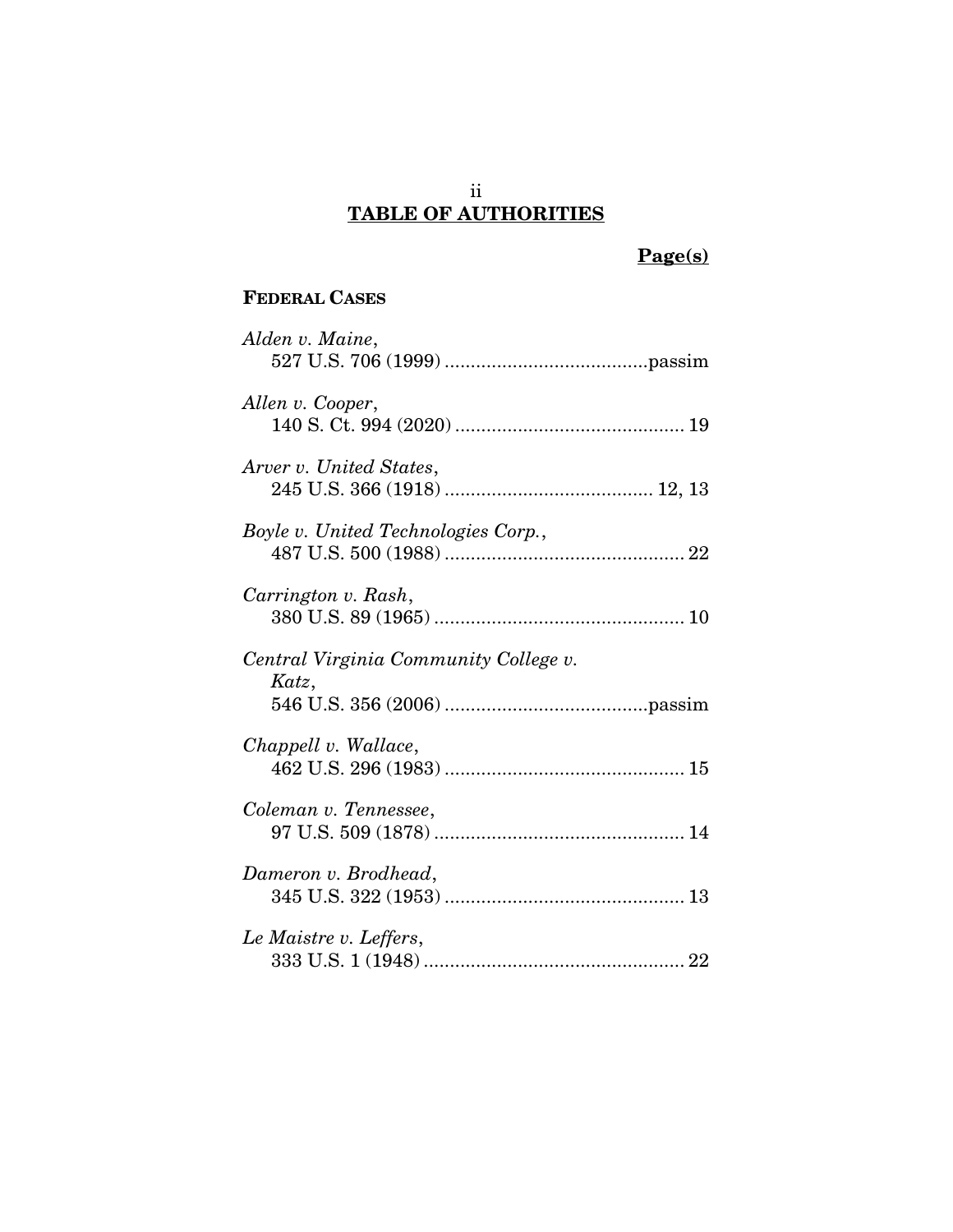### iii TABLE OF AUTHORITIES (Continued)

# Page(s)

| Lichter v. United States,                                   |
|-------------------------------------------------------------|
| PennEast Pipeline Co., LLC v. New<br>Jersey,                |
|                                                             |
| Perpich v. Department of Defense,                           |
| Rostker v. Goldberg,                                        |
| Rumsfeld v. Forum for Academic and<br>Institutional Rights, |
| In re Tarble,<br>80 U.S. (13 Wall.) 397 (1871)  5, 11, 12   |
| Woods v. Cloyd W. Miller Co.,                               |
| <b>CONSTITUTIONAL PROVISIONS</b>                            |
|                                                             |
|                                                             |
|                                                             |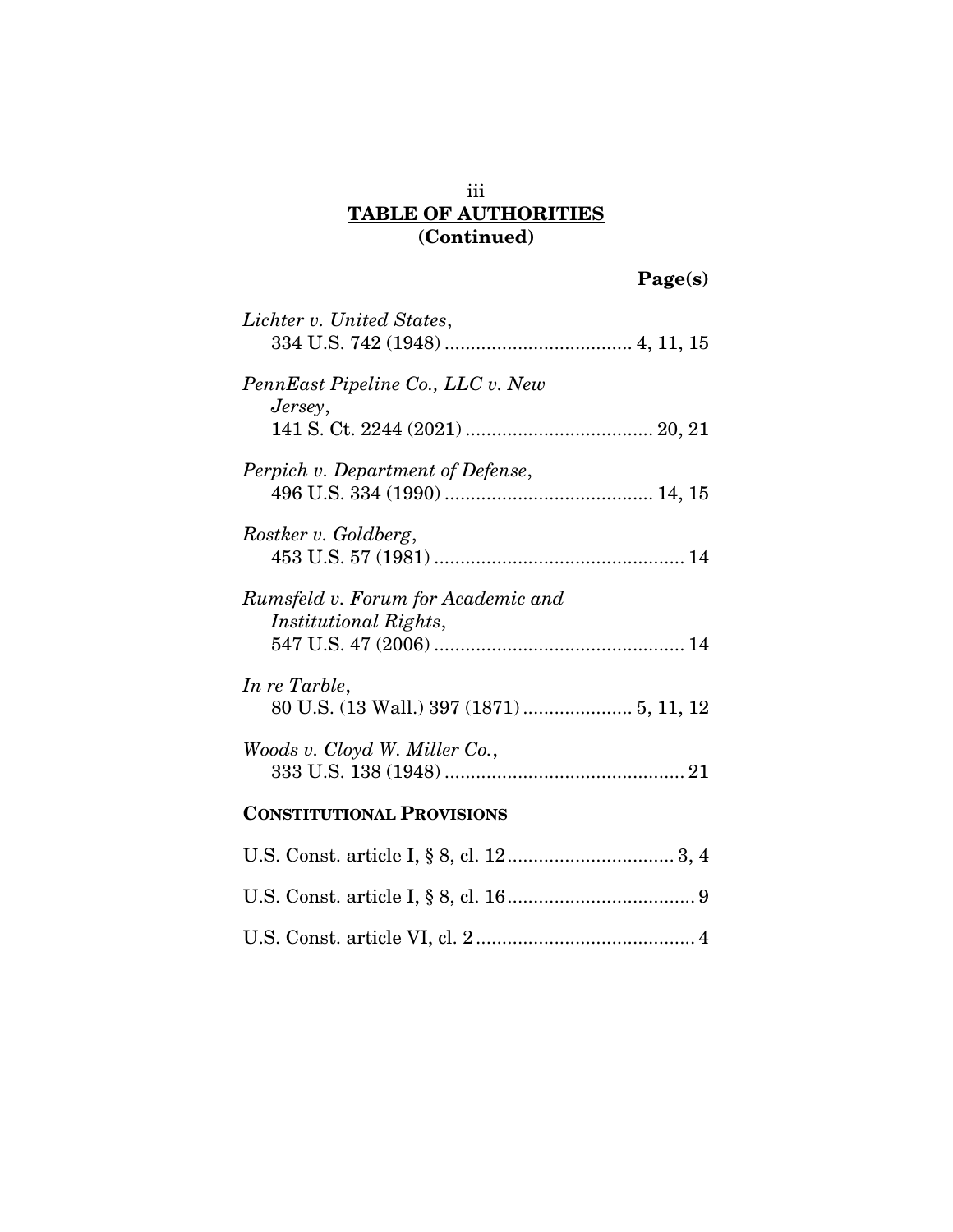### iv TABLE OF AUTHORITIES (Continued)

# Page(s)

## FEDERAL STATUTES

| Act of April 30, 1790, Chapter 10,     |
|----------------------------------------|
| Act of August 10, 1790, Chapter 40,    |
| Act of March 3, 1791, Chapter 28,      |
| Act of September 29, 1789, Chapter 25, |
| <b>LEGISLATIVE MATERIALS</b>           |
|                                        |
| <b>OTHER AUTHORITIES</b>               |
| Charles L. Black Jr. Structure and     |

| Charles L. Black, Jr., Structure and<br>Relationship in Constitutional Law          |  |
|-------------------------------------------------------------------------------------|--|
|                                                                                     |  |
| Philip Bobbitt, Constitutional Fate:                                                |  |
|                                                                                     |  |
| Philip Bobbitt, <i>Terror and Consent: The</i><br>Wars for the Twenty-first Century |  |
|                                                                                     |  |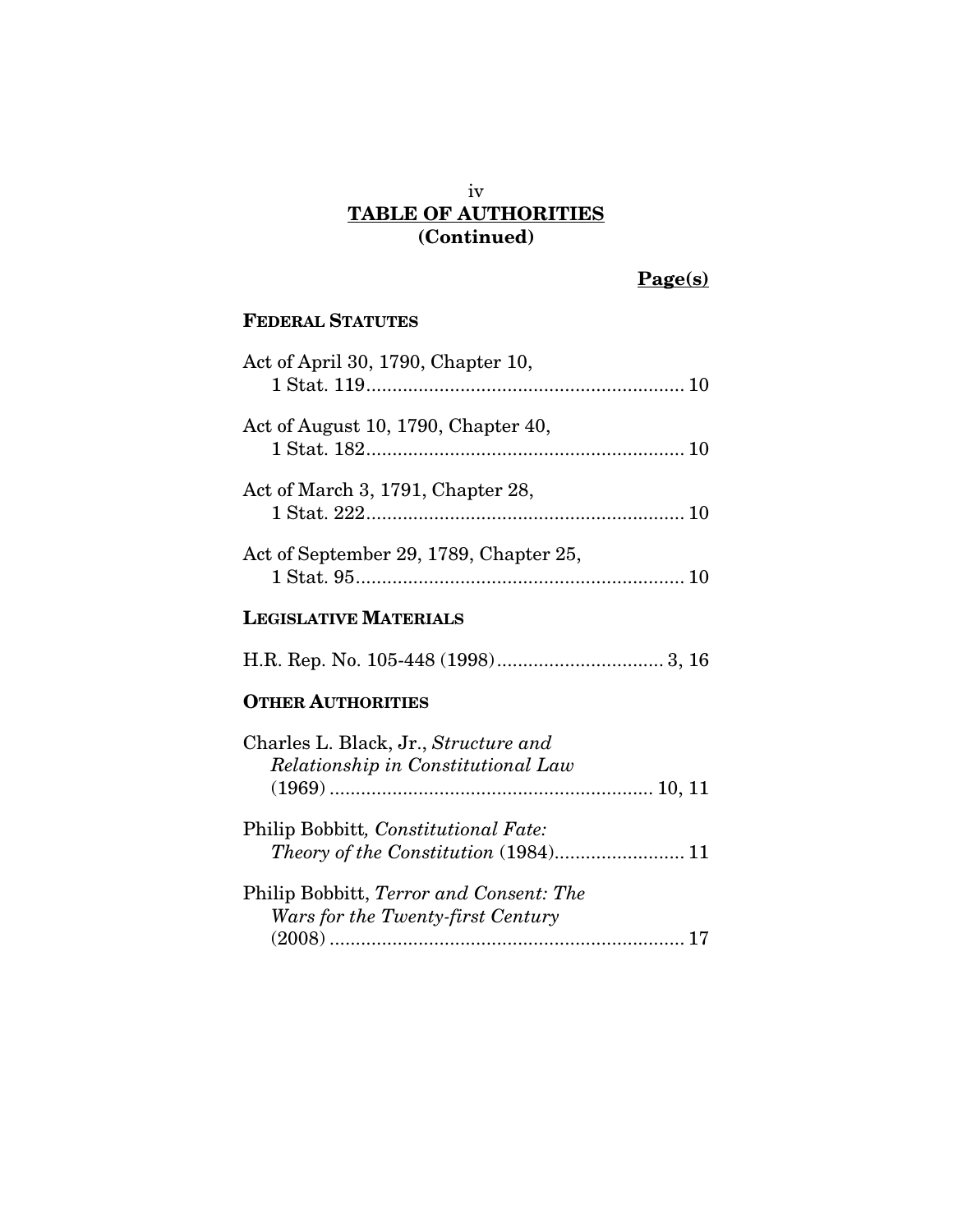## TABLE OF AUTHORITIES (Continued)

v

# Page(s)

| Philip Bobbitt, War Powers: An Essay on<br>John Hart Ely's War and |
|--------------------------------------------------------------------|
|                                                                    |
| Responsibility: Constitutional                                     |
| Lessons of Vietnam and its                                         |
| Aftermath, 92 Mich. L. Rev. 1364                                   |
|                                                                    |
|                                                                    |
| The Federalist No. 22 (Hamilton)  6, 7, 8                          |
|                                                                    |
|                                                                    |
|                                                                    |
|                                                                    |
|                                                                    |
| Leon Friedman, Conscription and the<br>Constitution: The Original  |
| Understanding, 67 Mich. L. Rev.                                    |
|                                                                    |
| 3 J. Story, Commentaries on the                                    |
|                                                                    |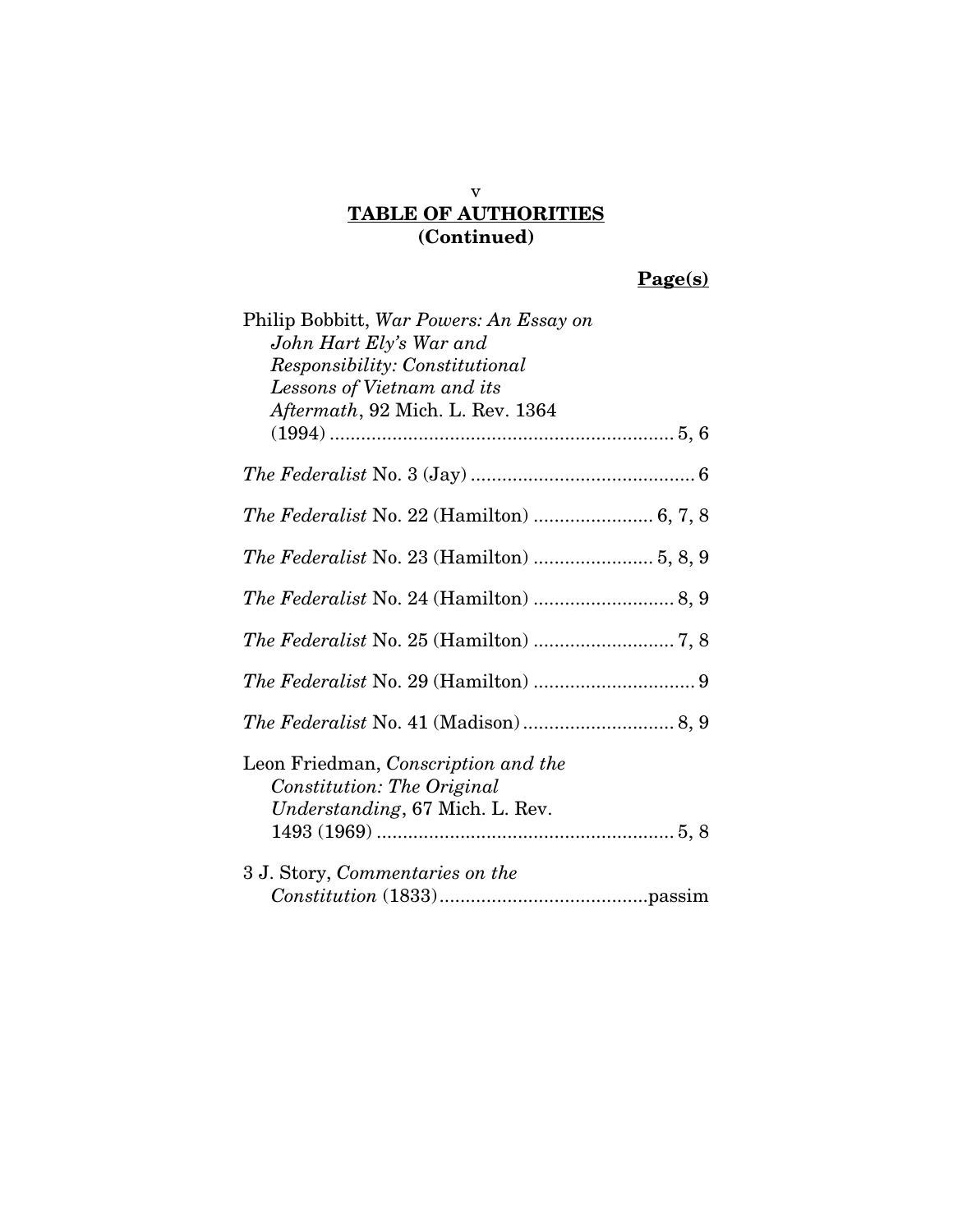### vi TABLE OF AUTHORITIES (Continued)

# Page(s)

| William M. Meigs, The Growth of the        |
|--------------------------------------------|
| Constitution in the Federal                |
| Convention of 1787: An Effort to           |
| Trace the Origin and Development of        |
| <b>Each Separate Clause from Its First</b> |
| Suggestion in That Body to the Form        |
|                                            |
| Records of the Federal Convention,         |
| Tuesday, May 29, 1787 (M. Farrand          |
|                                            |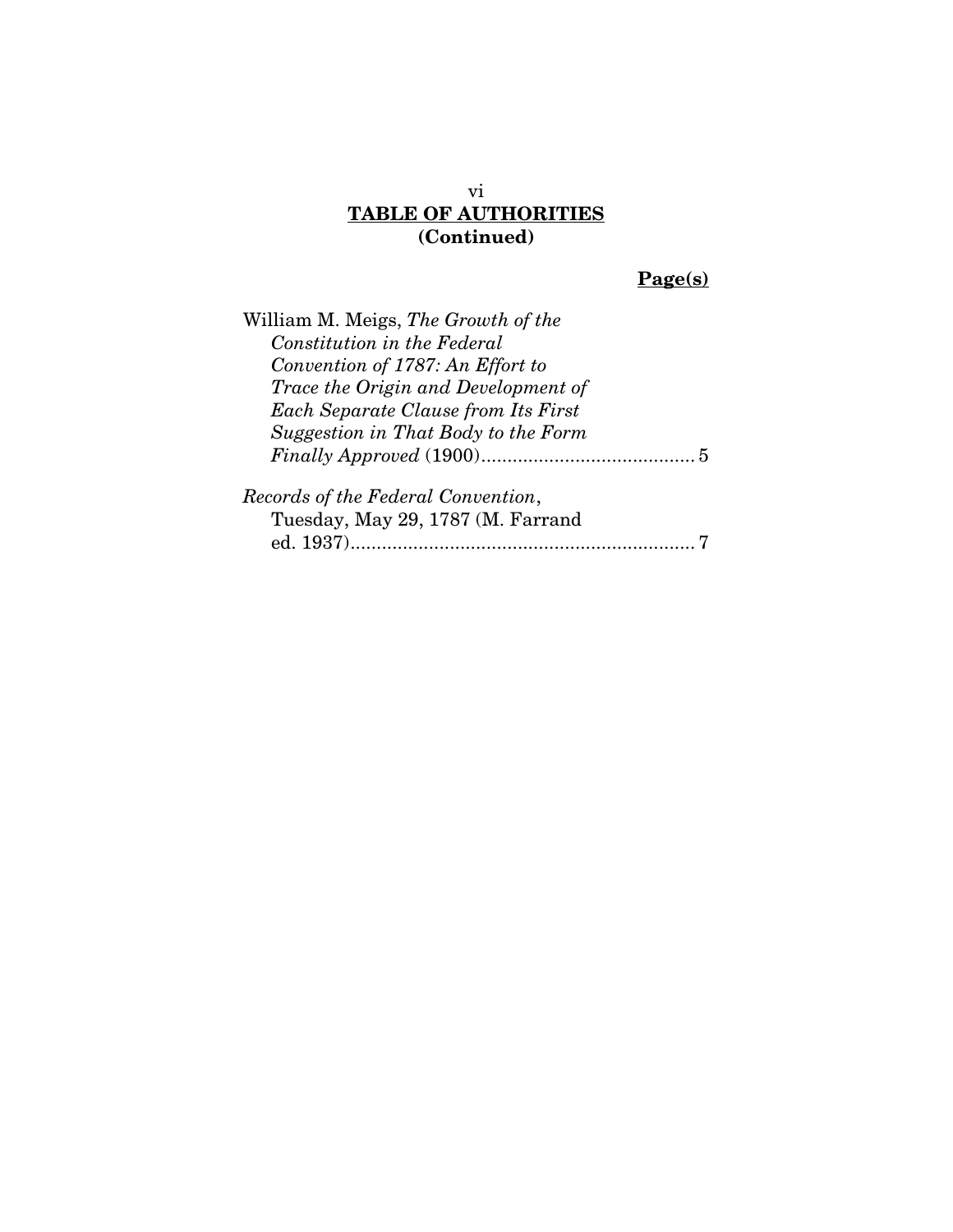### INTEREST OF *AMICI CURIAE*[1](#page-7-1)

<span id="page-7-0"></span>Philip C. Bobbitt is a constitutional law scholar with a special concern for the constitutional law governing national security. He is the Herbert Wechsler Professor of Federal Jurisprudence and Director of the Center for National Security at Columbia Law School. He is also Distinguished Senior Lecturer at the University of Texas School of Law. He has published widely on the subjects of constitutional interpretation and international security.

Michael C. Dorf is the Robert S. Stevens Professor of Law at Cornell Law School. A scholar of U.S. constitutional law, he has also taught and written on the subjects of federal courts and civil procedure and has advised organizations involved in constitutional litigation. He is the co-author (with Laurence H. Tribe) of *On Reading the Constitution* and the coauthor (with Trevor Morrison) of *The Oxford Introductions to U.S. Law: Constitutional Law*.

H. Jefferson Powell is Professor of Law at Duke Law School. He has served as the deputy assistant attorney general in the Office of Legal Counsel and as the principal deputy solicitor general at the U.S. Department of Justice. He is widely noted as a constitutional historian specializing in the powers of

<span id="page-7-1"></span> <sup>1</sup> Pursuant to Rule 37.6, *amici* represent that this brief was written by counsel for *amici*, and not by counsel for any party. No party or counsel for a party, or any other person other than *amici* or its counsel, made a monetary contribution intended to fund the preparation or submission of this brief. All parties participating in this litigation have granted blanket consent for the filing of *amicus* briefs.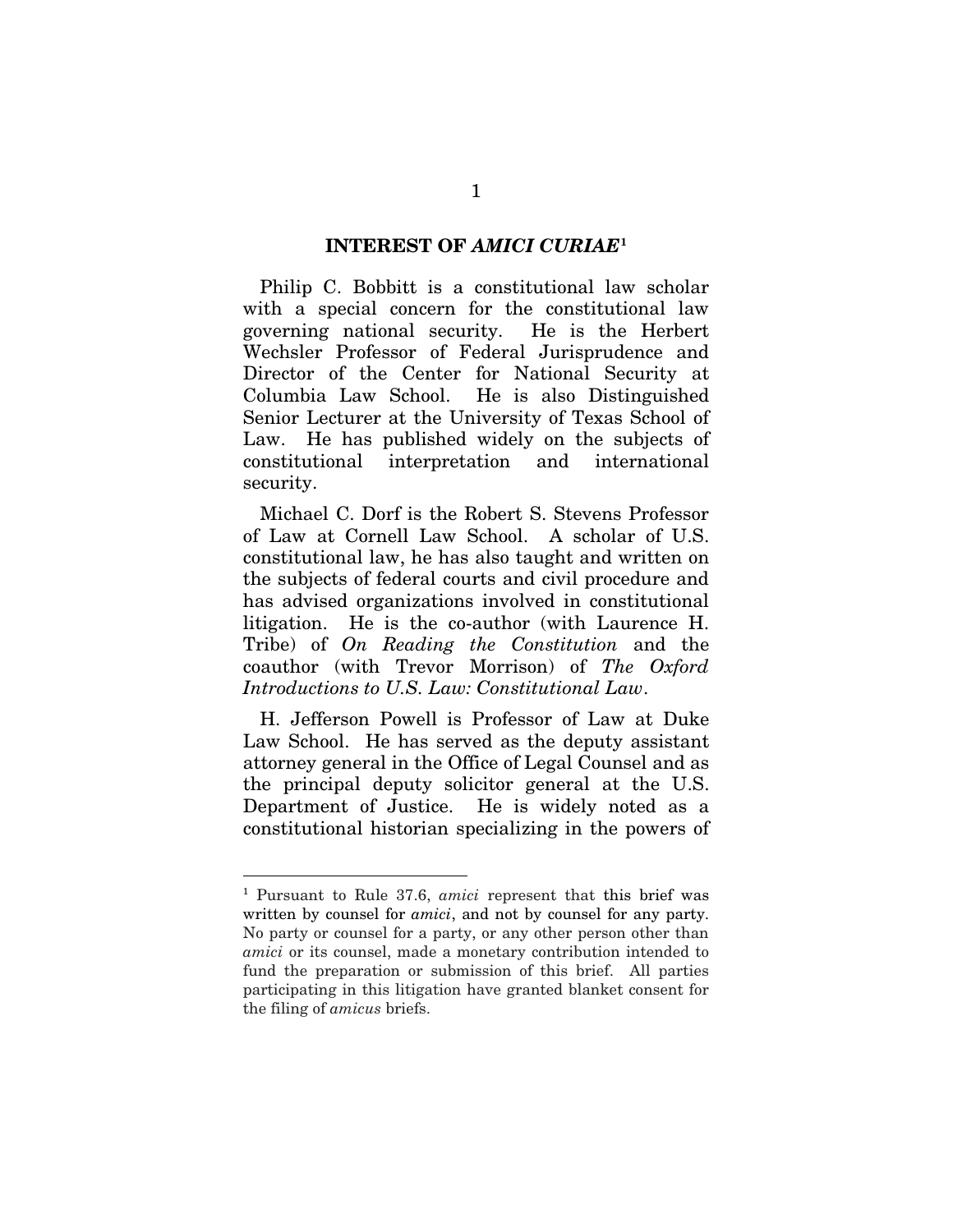<span id="page-8-0"></span>the executive branch and the role of the Constitution in legislative and judicial decisionmaking.

### SUMMARY OF ARGUMENT

This case presents a question of exceptional importance: whether Congress has authority pursuant to its war powers to abrogate state sovereign immunity, which it has done for purposes of authorizing private enforcement actions by service members under the Uniformed Services Employment and Reemployment Act ("USERRA"). In the court below, the parties disagreed as to which doctrinal test governs this question. Respondent Texas Department of Public Safety ("Texas") pointed to *Alden v. Maine*, 527 U.S. 706 (1999), where this Court found that the Commerce Clause did not authorize Congress to abrogate state sovereign immunity in state courts, reasoning that "Congress may subject the States to private suits in their own courts only if there is 'compelling evidence' that the States were required to surrender this power to Congress pursuant to the constitutional design," *id.* at 730-31. Petitioner Le Roy Torres ("Mr. Torres") pointed instead to *Central Virginia Community College v. Katz*, 546 U.S. 356 (2006), where this Court, having examined the text and history of the Bankruptcy Clause, including "the reasons it was inserted in the Constitution" and the "legislation . . . enacted under its auspices immediately following ratification," held that Congress is authorized to abrogate state sovereign immunity with respect to bankruptcy suits in federal court, *id.* at 362-63.

This brief argues that this Court's holdings in *Alden* and its progeny and *Katz* can be harmonized by focusing on the Article I power that is actually at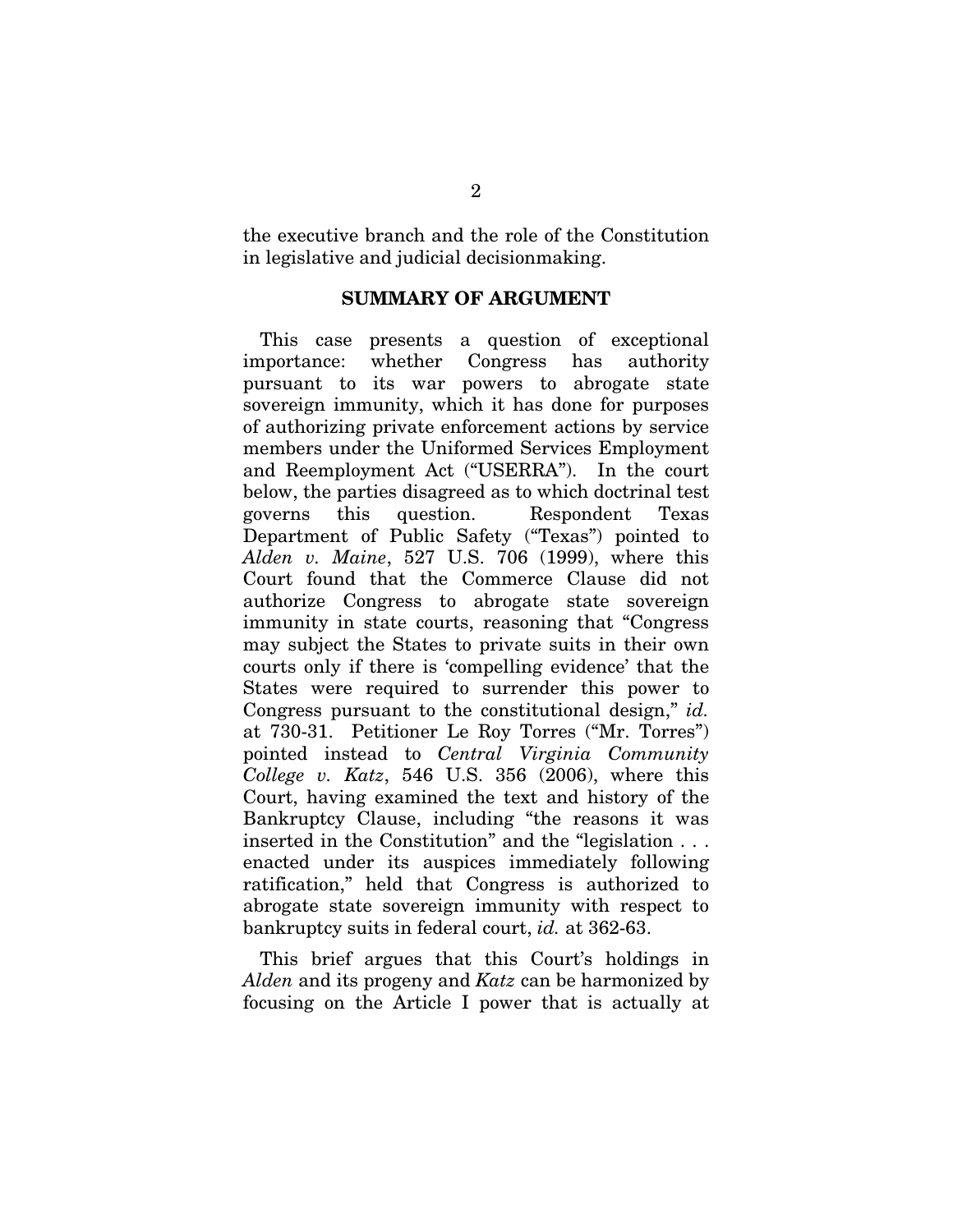issue in this case. Congress's decision to abrogate state sovereign immunity for private suits under USERRA should be construed as an appropriate exercise of its Article I "Power . . . To raise and support Armies." U.S. Const. art. I, § 8, cl. 12. The text and history of the Raise and Support Clause, as well as constitutional structure and ethos, prudence, and precedent all support the conclusion that the Clause authorizes Congress's limited abrogation of state sovereign immunity where the invocation of state immunity would impede Congress's exercise of its plenary and exclusive power.

The recruitment and retention of personnel for the armed forces are unquestionably within the scope of Congress's power to raise and maintain the U.S. armed forces, and in authorizing private suits under USERRA Congress intended "that the policy of maintaining a strong national defense is not inadvertently frustrated by States refusing to grant employees the rights afforded to them by USERRA." H.R. Rep. No. 105-448, at 5 (1998). Texas's assertion of state sovereign immunity to block Mr. Torres's suit applies a penalty to federal military service that impermissibly impedes Congress's exclusive power to provide for the recruitment and retention of service members. Moreover, Congress has authority to prevent that result by abrogating state sovereign immunity for private suits under USERRA. This conclusion is consistent with this Court's explicit recognition in both *Alden* and *Katz* that states were in some circumstances required to surrender their sovereign immunity depending on the nature of the governing constitutional design. Unlike in *Alden* (where Congress's Commerce power is concurrent with that of the states), and more than in *Katz* (where Congress's power in proceedings brought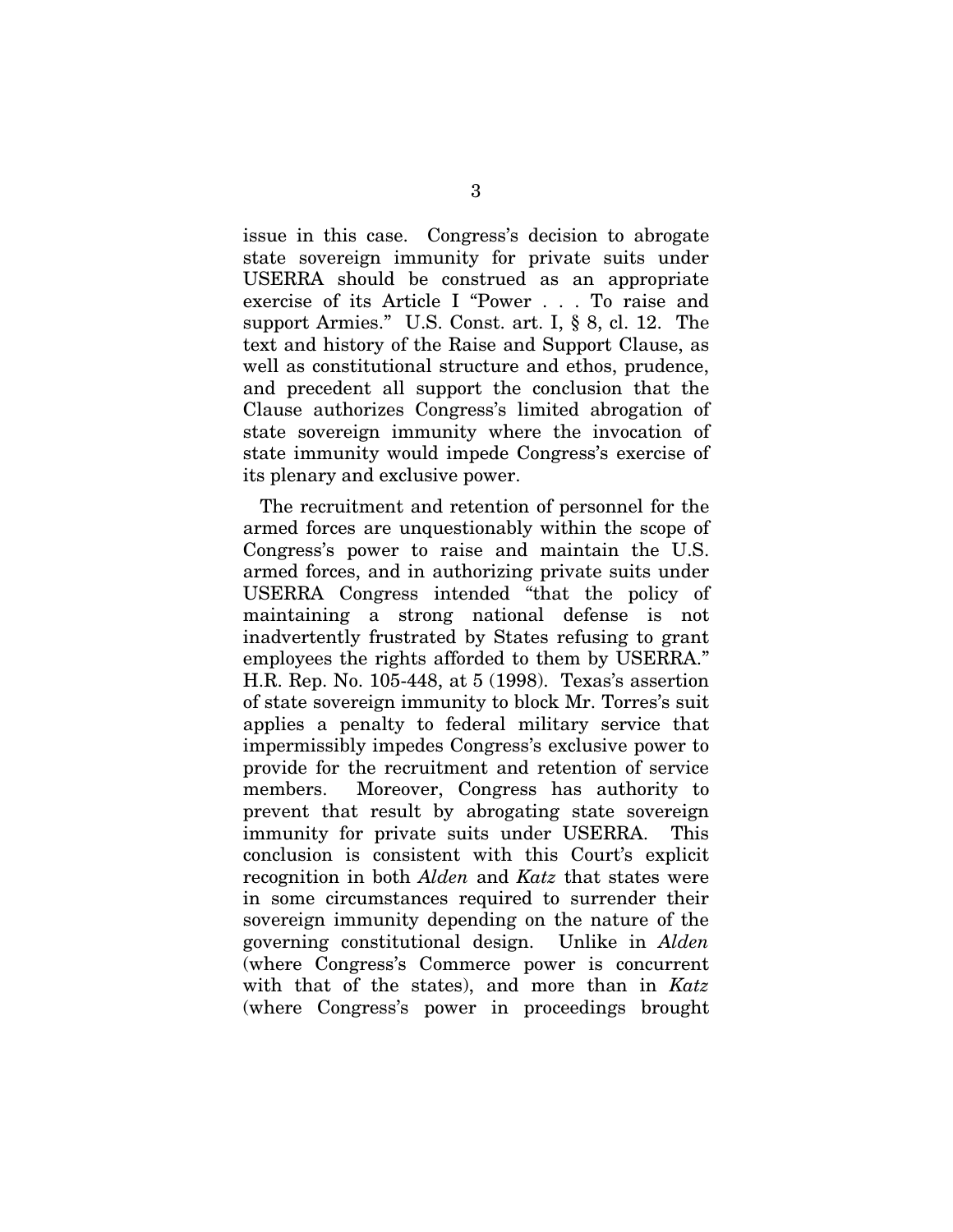pursuant to the Bankruptcy Clause is exclusive), Congress's power to raise and support national armies was by design deliberately delegated entirely to national authority.

#### ARGUMENT

### <span id="page-10-1"></span><span id="page-10-0"></span>I. Constitutional text and history indicate that Congress's power to raise and maintain the armed forces of the United States is plenary and exclusive.

1. Article I of the Constitution provides that "Congress shall have Power . . . To raise and support Armies, but no Appropriation of Money to that Use shall be for a longer Term than two Years." U.S. Const. art. I, § 8, cl. 12. Article VI provides that "[t]his Constitution, and the Laws of the United States which shall be made in Pursuance thereof . . . shall be the supreme Law of the Land; and the Judges in every State shall be bound thereby, any Thing in the Constitution or Laws of any State to the Contrary notwithstanding." U.S. Const. art. VI, cl. 2.

As required by the Supremacy Clause, this Court's decisions are governed by the text of Article I, which expressly gives Congress the authority "To raise and support Armies," limited only by the command that "no Appropriation of Money to that Use shall be for a longer Term than two Years." U.S. Const. art. I, § 8, cl. 12. "The language of the Constitution authorizing such measures is broad rather than restrictive. . . . [It] places emphasis upon the supporting as well as upon the raising of armies. The power of Congress as to both is inescapably express, not merely implied." *Lichter v. United States*, 334 U.S. 742, 755-56 (1948). The text expressly assigns to Congress the "plenary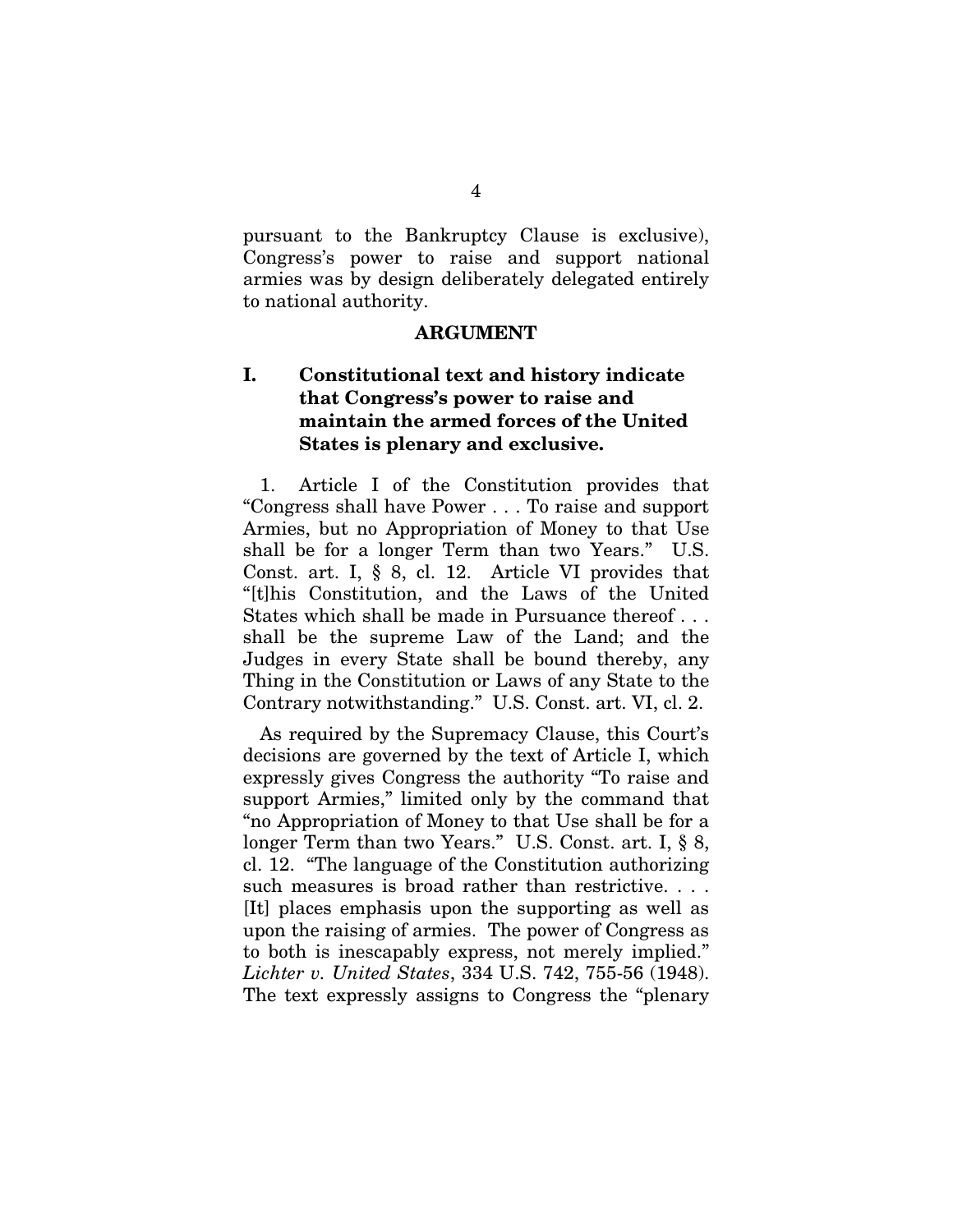and exclusive" authority both to raise and to support armies. *In re Tarble*, 80 U.S. (13 Wall.) 397, 408 (1871); see *infra* 8-9.

2. The history of the drafting of the Clause confirms the breadth of Congress's power. An initial committee draft of the Constitution granted Congress only the "legislative power 'to raise armies.'" William M. Meigs, *The Growth of the Constitution in the Federal Convention of 1787: An Effort to Trace the Origin and Development of Each Separate Clause from Its First Suggestion in That Body to the Form Finally Approved* at 148 (1900) (quoting Edmund Randolph's committee draft). When the draft came before the Convention, however, the text was broadened to "to raise and support armies," an amendment that was adopted without opposition. 3 J. Story, *Commentaries on the Constitution* § 1177 (1833) ("*Commentaries*"); Leon Friedman, *Conscription and the Constitution: The Original Understanding*, 67 Mich. L. Rev. 1493, 1514 (1969). The Framers understood the broadened text to provide for the full range of "authorities essential to the common defense"—namely, "to raise armies; to build and equip fleets; to prescribe rules for the government of both; to direct their operations; to provide for their support." *The Federalist* No. 23 (Hamilton).

The drafting history also shows that the Framers understood Congress's power to raise and support armies to be exclusive vis-à-vis the states. To begin with, the Framers granted Congress this broad power believing it was critical to the legislature's role in authorizing war. Philip Bobbitt, *War Powers: An Essay on John Hart Ely's War and Responsibility: Constitutional Lessons of Vietnam and its Aftermath*,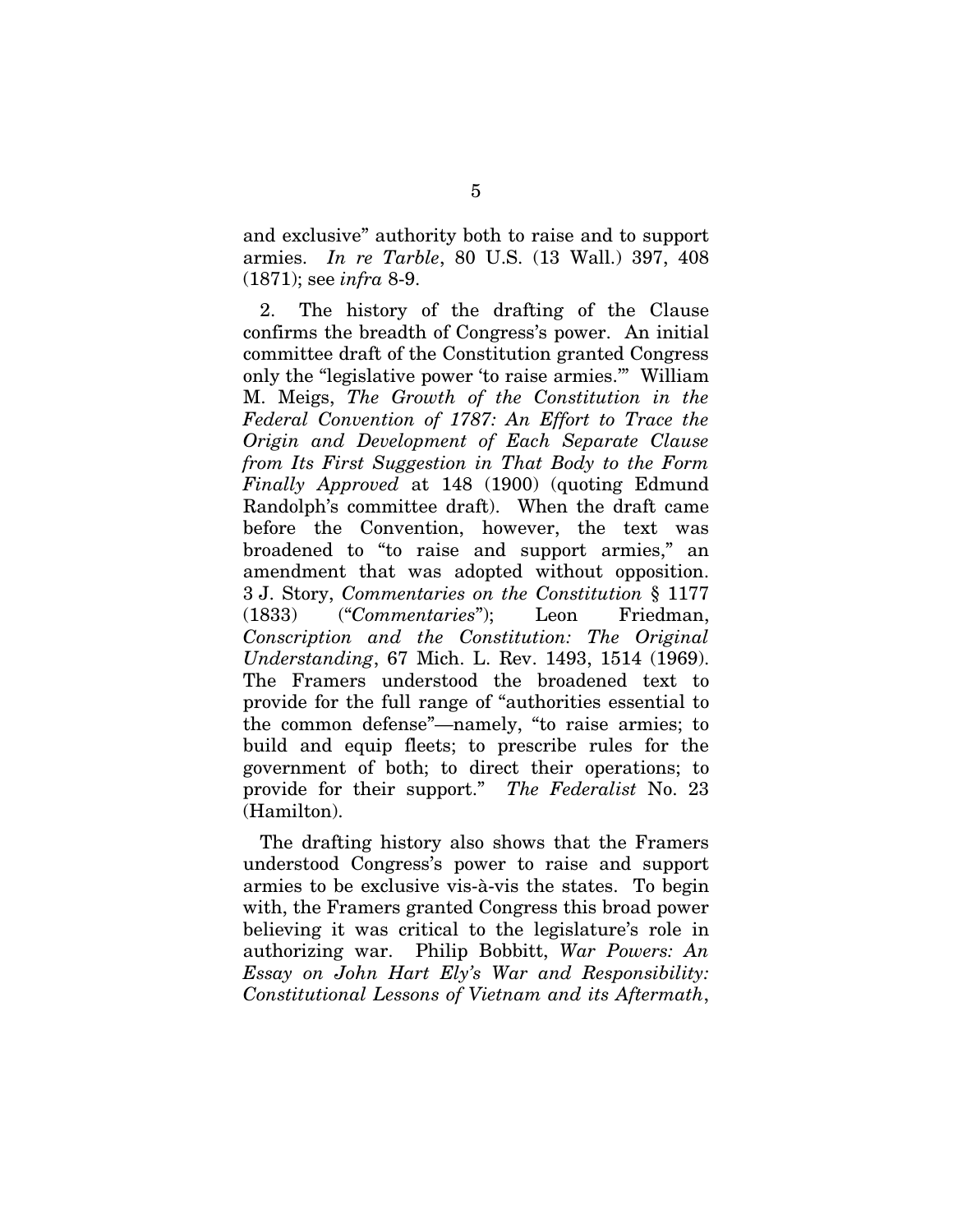92 Mich. L. Rev. 1364, 1389-92 (1994). As Justice Story explained, the power to raise and support armies was "an indispensable incident to the power to declare war; and the latter—would be literally brutum fulmen without the former, a means of mischief without a power of defence." *Commentaries* § 1174. And states, of course, have no power to declare war. Indeed, the need for a war power was the driving force behind the formation of a greatly strengthened national government. "Among the many objects to which a wise and free people find it necessary to direct their attention," John Jay wrote, "that of providing for their safety seems to be the first." *The Federalist* No. 3 (Jay) (capitalization altered). Accordingly, the first topic Jay addressed was "whether the people are not right in their opinion that a cordial Union, under an efficient national government, affords them the best security that can be devised against hostilities from abroad." *Id.* (capitalization altered) (emphasis added).

The Framers included the power to raise and support armies in the Constitution to address a perceived defect of the Confederation—namely, state resistance to the national government's requisitions for men and supplies. See *The Federalist* No. 22 (Hamilton). Edmund Randolph, in opening the first day of the Convention, explained that the first defect that must be addressed by the new Constitution was,

> that the confederation produced no security agai[nst] foreign invasion; congress not being permitted to prevent a war nor to support it by th[eir] own authority—Of this he cited many examples; most of whi[ch] tended to shew . . . that particular states might by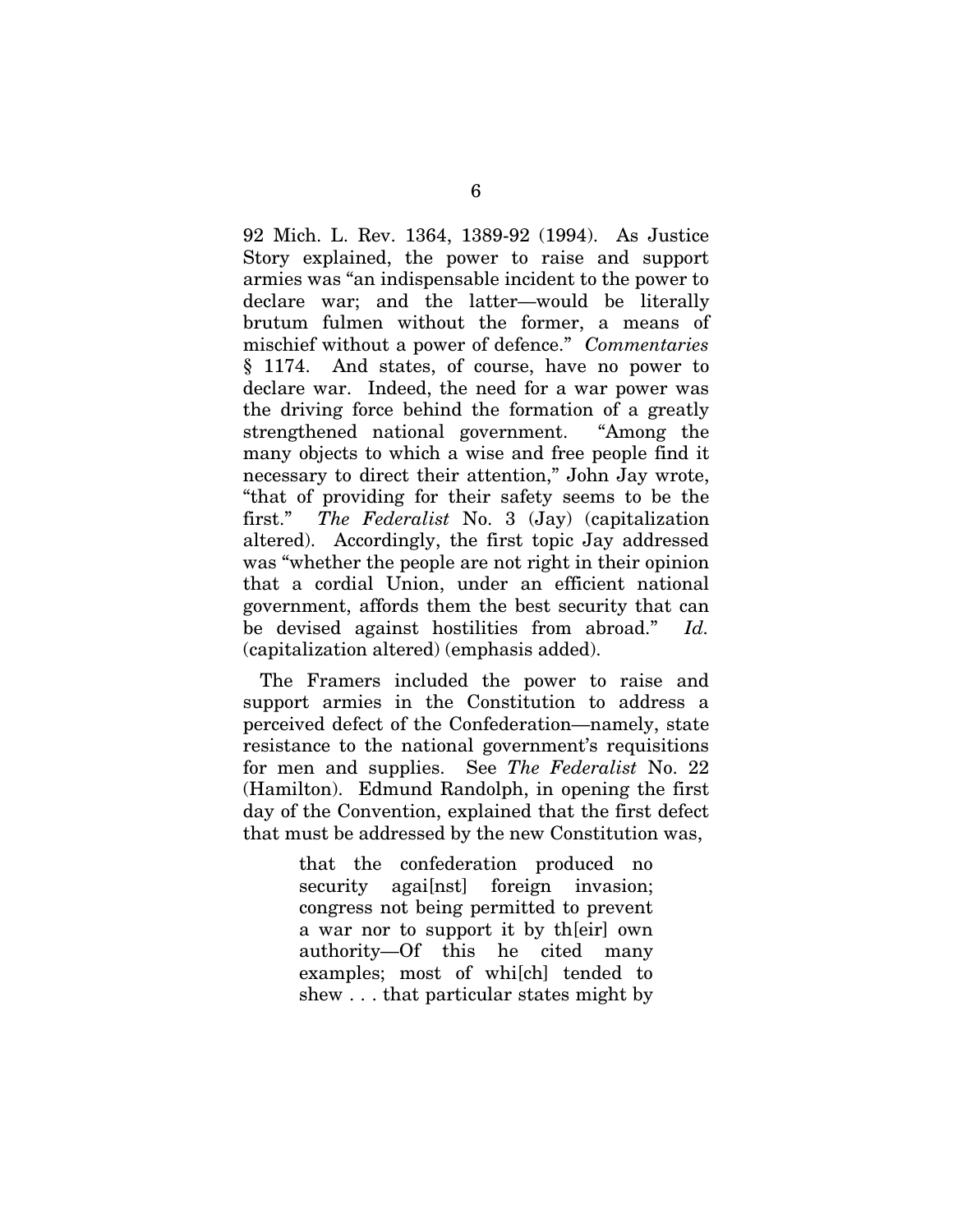their conduct provoke war without controul; and that neither militia nor draughts being fit for defence on such occasions, enlistments only could be successful, and these could not be executed without money.

*Records of the Federal Convention*, Tuesday, May 29, 1787 at 19 (M. Farrand ed. 1937). The national government, therefore, "ought to secure . . . against foreign invasion," "against dissentions between members of the Union, or seditions in particular states," "to p[ro]cure to the several States various blessings, of which an isolated situation was i[n]capable," "to be able to defend itself against incroachment," and "to be paramount to the state constitutions." *Id.* at 18.

As Hamilton further explained, although the Articles of Confederation gave the national government in principle unlimited power to raise and support armies, in practice it was able to do so only by issuing requisitions to the states. Because the states could thus frustrate the national government's power to raise armies, there developed a consensus among the Framers that "the mode adopted to carry [the national government's power] into effect was utterly inadequate and illusory." *Commentaries* § 1178. States close to a given threat competed to fulfill the national requisitions, while those far away resisted such requisitions. *The Federalist* Nos. 22, 25 (Hamilton). The Framers understood this system to be "replete with obstructions to a vigorous and to an economical system of defense." *The Federalist* No. 22 (Hamilton). The military experienced "slow and scanty levies of men, in the most critical emergencies of our affairs; short enlistments at an unparalleled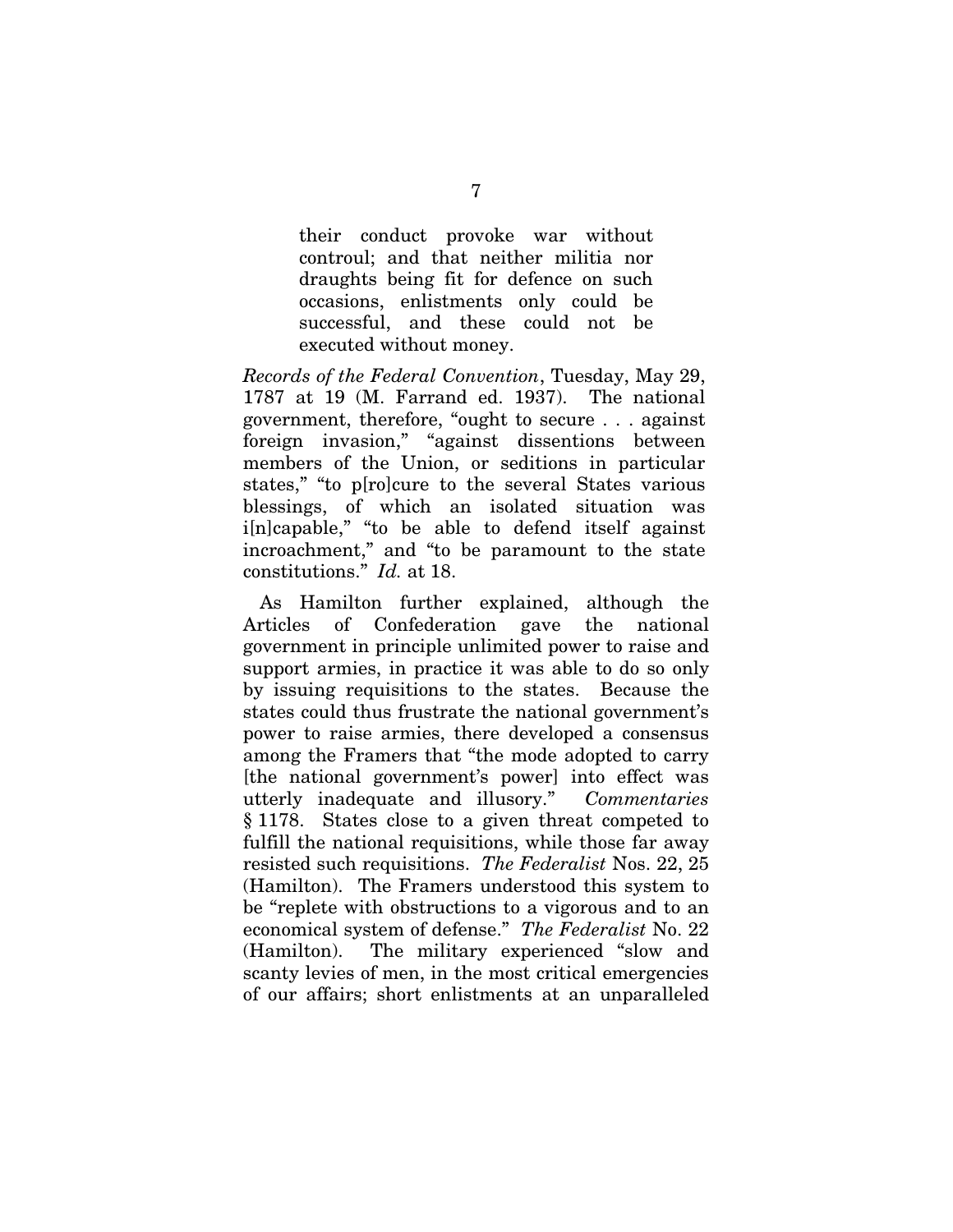expense; [and] continual fluctuations in the troops, ruinous to their discipline and subjecting the public safety frequently to the perilous crisis of a disbanded army." *Id.* The lesson the Framers learned was unequivocal: "The experience of the whole country, during the revolutionary war, established, to the satisfaction of every statesman, the utter inadequacy and impropriety of this system of requisition." *Commentaries* § 1174.

In drafting the Constitution, therefore, the Framers gave Congress plenary and exclusive power "in the formation, direction, and support of the national forces" without state interference. *Commentaries* § 1178; *The Federalist* No. 23 (Hamilton) ("These powers ought to exist without limitation, because it is impossible to foresee or define the extent and variety of national exigencies, or the correspondent extent and variety of the means which may be necessary to satisfy them." (capitalization altered)). In so doing, they expressly rejected the notion that the power "ought to be provided for by the State governments, under the direction of the Union." *The Federalist* No. 25 (Hamilton). As Hamilton explained, "[T]his would be, in reality, an inversion of the primary principle of our political association, as it would in practice transfer the care of the common defense from the federal head to the individual members." *Id.*

The exclusivity of Congress's power is further confirmed by deliberations in the state conventions, where the Raise and Support Clause was "assailed" by Antifederalists as "dangerous to liberty, and subversive of the state governments." *Commentaries* § 1176; see also *The Federalist* Nos. 23, 24 (Hamilton), No. 41 (Madison); Friedman, *Conscription and the Constitution* at 1525-27.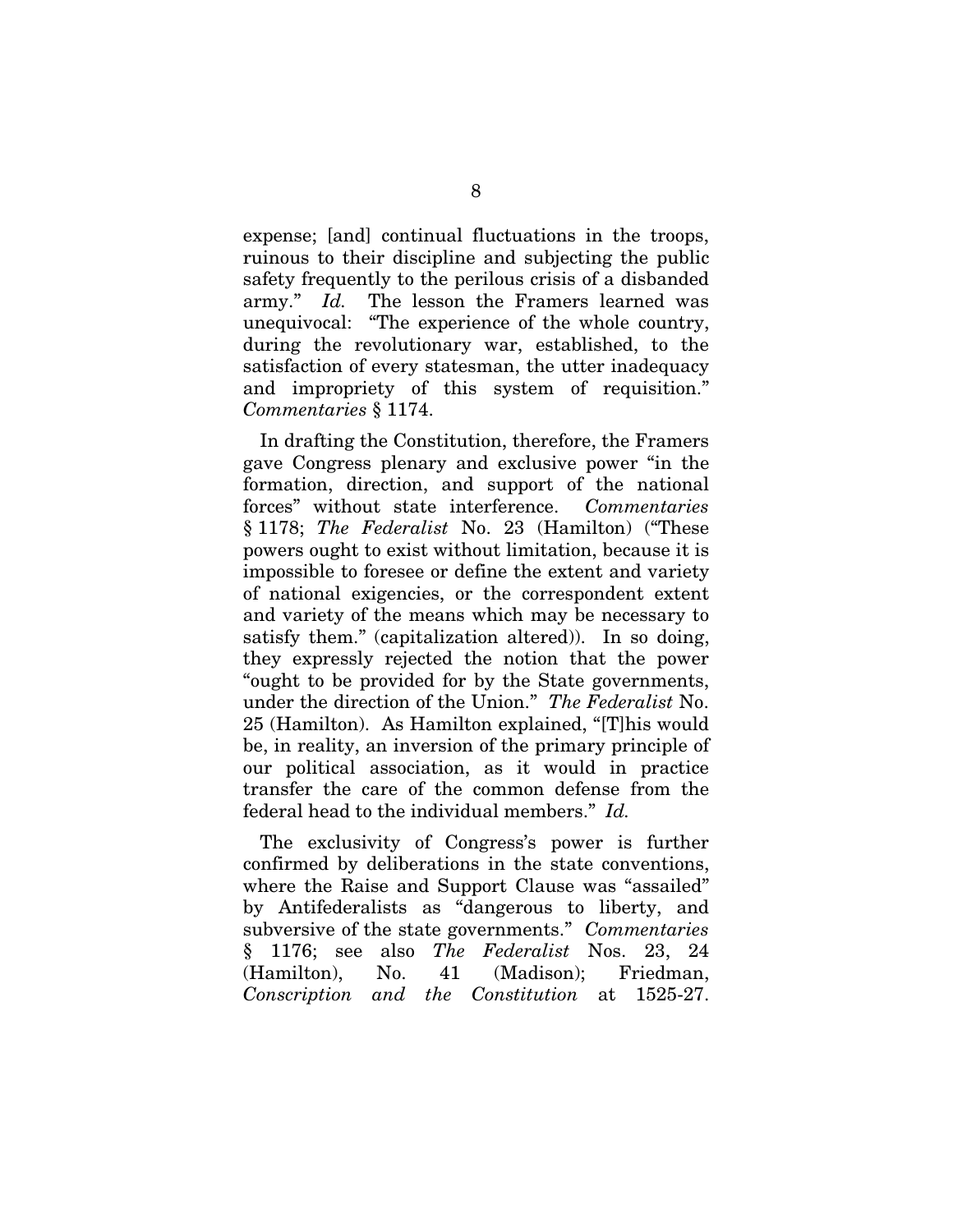"Objections were made against the general and indefinite power to raise 9 armies, not limiting the number of troops; and to the maintenance of them in peace, as well as in war." *Commentaries* § 1176. The sole concession to these objections was one restriction on Congress's power—the necessity of biennial appropriations. *The Federalist* Nos. 23, 24 (Hamilton), No. 41 (Madison); *Commentaries* § 1177- 78. Any other restrictions on Congress's power to raise and support armies were rejected as inconsistent with the intended objective of achieving a robust and common national defense. *The Federalist* No. 23 (Hamilton) ("Whether there ought to be a federal government intrusted with the care of the common defense, is a question in the first instance, open for discussion; but the moment it is decided in the affirmative, it will follow, that that government ought to be clothed with all the powers requisite to complete execution of its trust.").

By contrast, the Framers did reserve to the states some authority to regulate their militias. U.S. Const. art. I, § 8, cl. 16 ("The Congress shall have Power . . . To provide for organizing, arming, and disciplining, the Militia, and for governing such Part of them as may be employed in the Service of the United States, reserving to the States respectively, the Appointment of the Officers, and the Authority of training the Militia according to the discipline prescribed by Congress"). This leaves no doubt that the Framers rejected any concurrent power with respect to the national army. See *The Federalist* No. 29 (Hamilton). Indeed, even as to control of the state militias, the federal power is paramount. See *infra* 15.

Finally, the First Congress immediately enacted various statutes pursuant to the power to raise and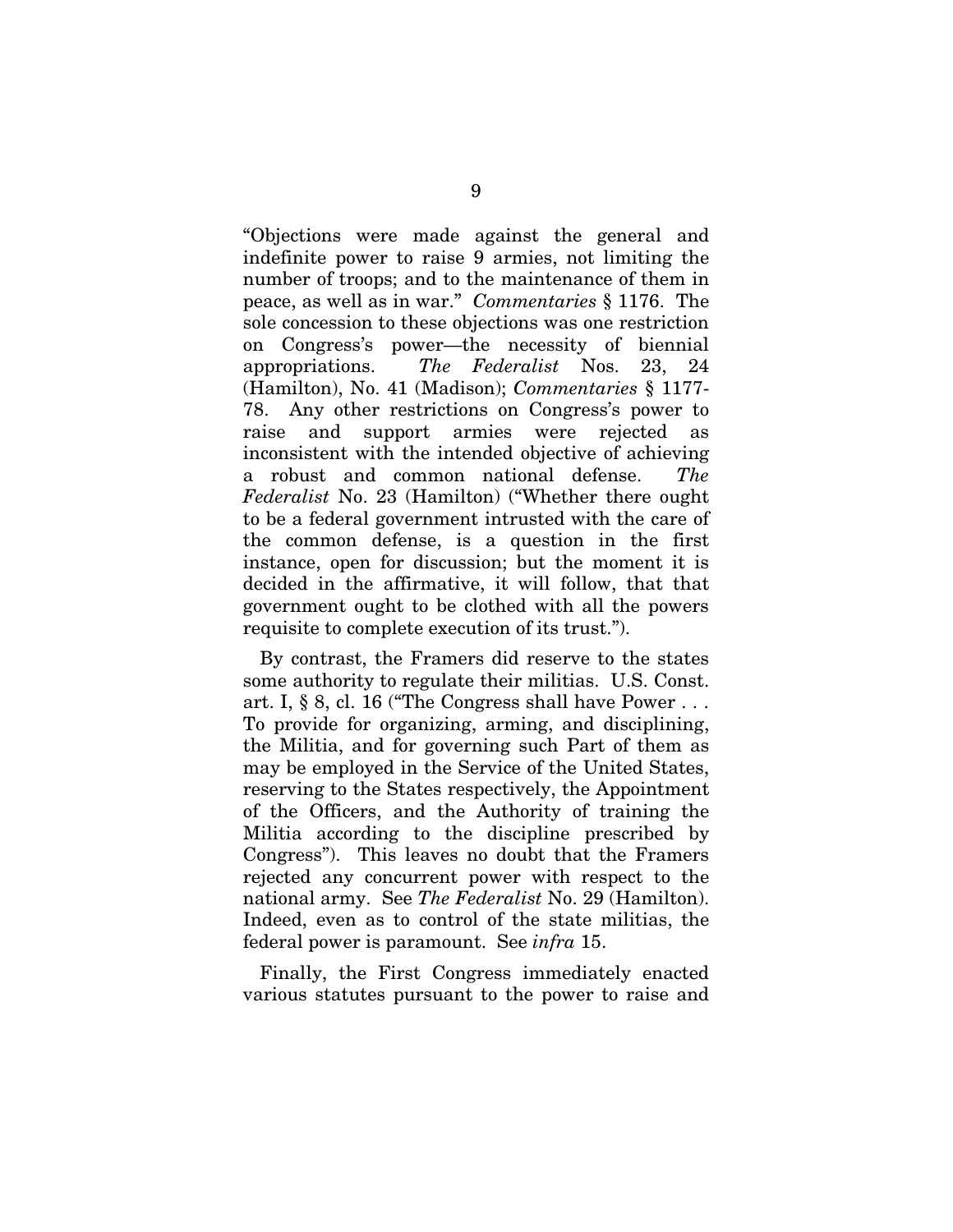support armies, including legislation establishing and enlarging the military and creating compensation and recruitment structures. See Act of September 29, 1789, ch. 25, 1 Stat. 95; Act of April 30, 1790, ch. 10, 1 Stat. 119; Act of August 10, 1790, ch. 40, 1 Stat. 182; Act of March 3, 1791, ch. 28, 1 Stat. 222. Significantly, in at least two instances, Congress exercised its power in a way that overrode state sovereignty: 1 Stat. 182 (requiring the state of Virginia to provide lands to certain officers who served in the revolutionary army); 1 Stat. 119 (authorizing the President to call state militia members into federal service, provided they be compensated as federal military officers).

### <span id="page-16-0"></span>II. The structure of the Constitution prohibits states from impeding Congress's power to raise and support armies.

1. As the late Professor Charles Black has written, the structural relationship between the federal government and the states itself compels the conclusion that there are some national powers with which state measures cannot interfere. See Charles L. Black, Jr., *Structure and Relationship in Constitutional Law* (1969). One of these national powers, Professor Black concluded, is Congress's power to raise and support armies, and a state's imposition of a penalty on federal service unconstitutionally arrogates to that state a power that only Congress possesses, and thus impermissibly interferes with the exercise of congressional authority.

Professor Black's reading of *Carrington v. Rash*, 380 U.S. 89, 96-96 (1965), is instructive. In *Carrington*, this Court struck down a Texas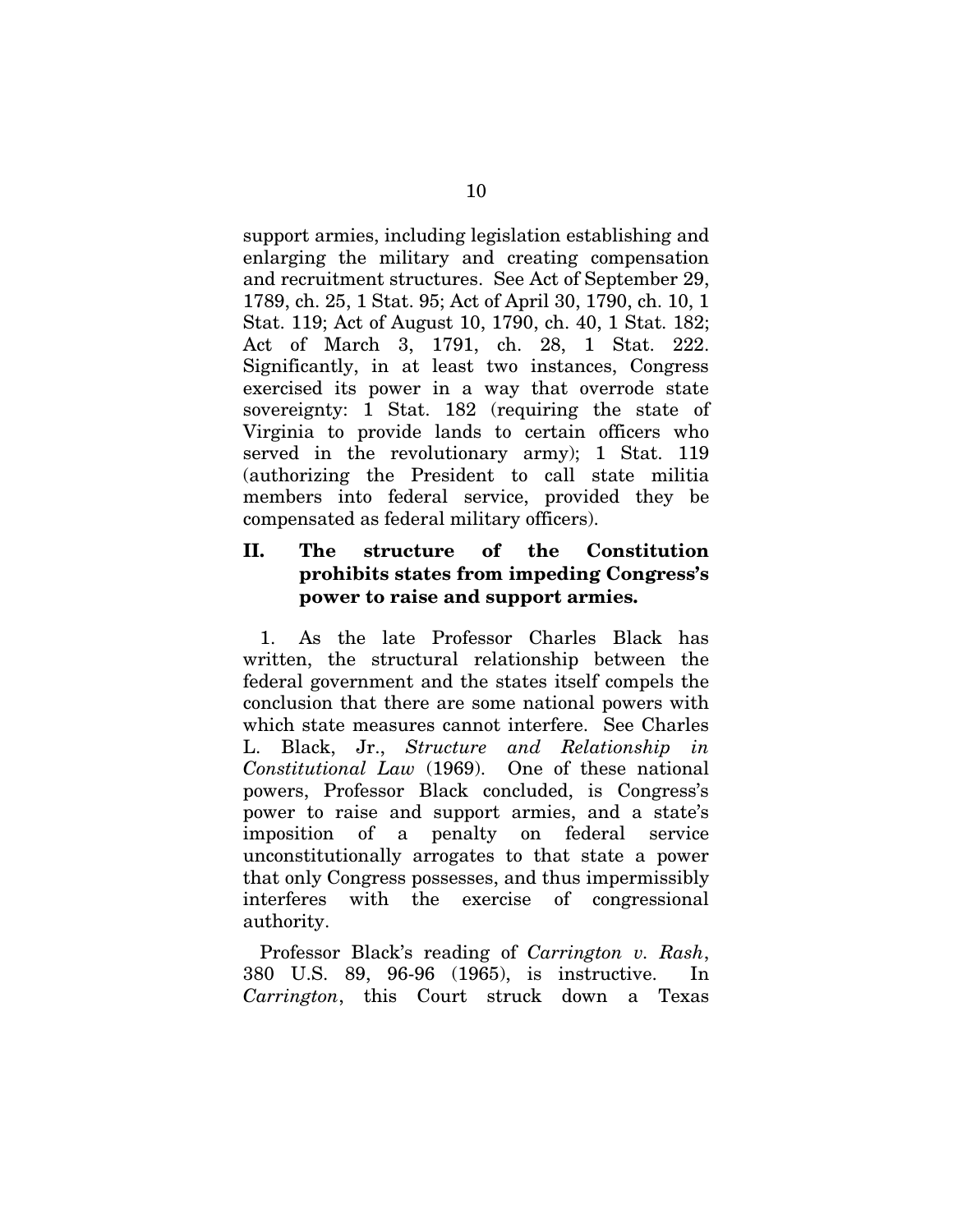constitutional provision prohibiting any member of the U.S. armed forces who moved to Texas as part of her military service from voting in any election in that state as long as she was a member of the military. Offering what is now regarded as a classic defense of the decision, see *Philip Bobbitt, Constitutional Fate: Theory of the Constitution* 76-78 (1984), Professor Black argued that Texas's ban was an "imposition, by a state, of a distinctive disadvantage based solely on membership in the Army," *Structure and Relationship* at 11. In other words, "no state may annex any disadvantage simply and solely to the performance of a federal duty." *Id.* Applying the proper structural constitutional analysis, "it would have been held—probably per curiam by the Supreme Court of Texas—that the subjecting of a federal soldier, strictly as such and on no other showing than that of his being a federal soldier, to an adverse discrimination, so clearly tended to impede the operation of the national government as to be forbidden quite without regard to its violation of any specific textual guarantee." *Id.* at 23-24.

2. Consistent with that principle, this Court has repeatedly held that states may not interfere with Congress's enumerated power to raise and support armies, regardless of other aspects of state sovereignty. "'The power is given fully, completely, unconditionally. It is not a power to raise armies if State authorities consent.'" *Lichter*, 334 U.S. at 756 n. 4 (quoting President Lincoln). In *In re Tarble*, 80 U.S. at 402, for instance, the Court held that state courts had no authority to issue writs of habeas corpus to discharge minors illegally enlisted in the U.S. army. In so holding the Court stated in no uncertain terms: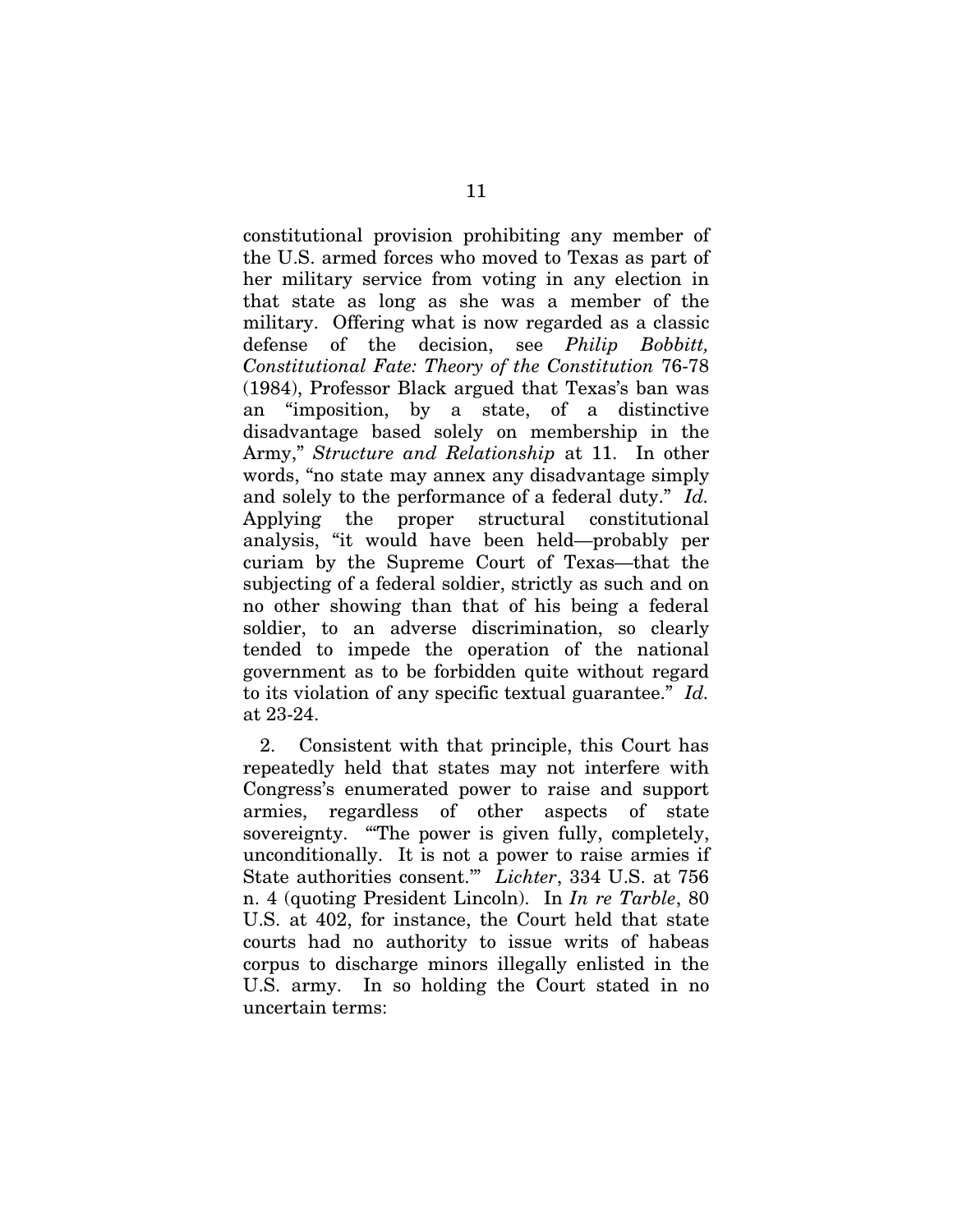[A]mong the powers assigned to the National government, is the power 'to raise and support armies,' and the power 'to provide for the government and regulation of the land and naval forces.' The execution of these powers falls within the line of its duties; and its control over the subject is plenary and exclusive. It can determine, *without question from any State authority*, how the armies shall be raised, whether by voluntary enlistment or forced draft, the age at which the soldier shall be received, and the period for which he shall be taken, the compensation he shall be allowed, and the service to which he shall be assigned. And it can provide the rules for the government and regulation of the forces after they are raised, define what shall constitute military offences, and prescribe their punishment. *No interference with the execution of this power of the National government in the formation, organization, and government of its armies by any State officials could be permitted without greatly impairing the efficiency, if it did not utterly destroy, this branch of the public service.*

*Id.* at 408 (emphases added).

Similarly, in *Arver v. United States*, 245 U.S. 366 (1918), this Court held that Congress had the authority to compel military service by a selective draft. It emphatically rejected the argument from concurrent powers that "since under the Constitution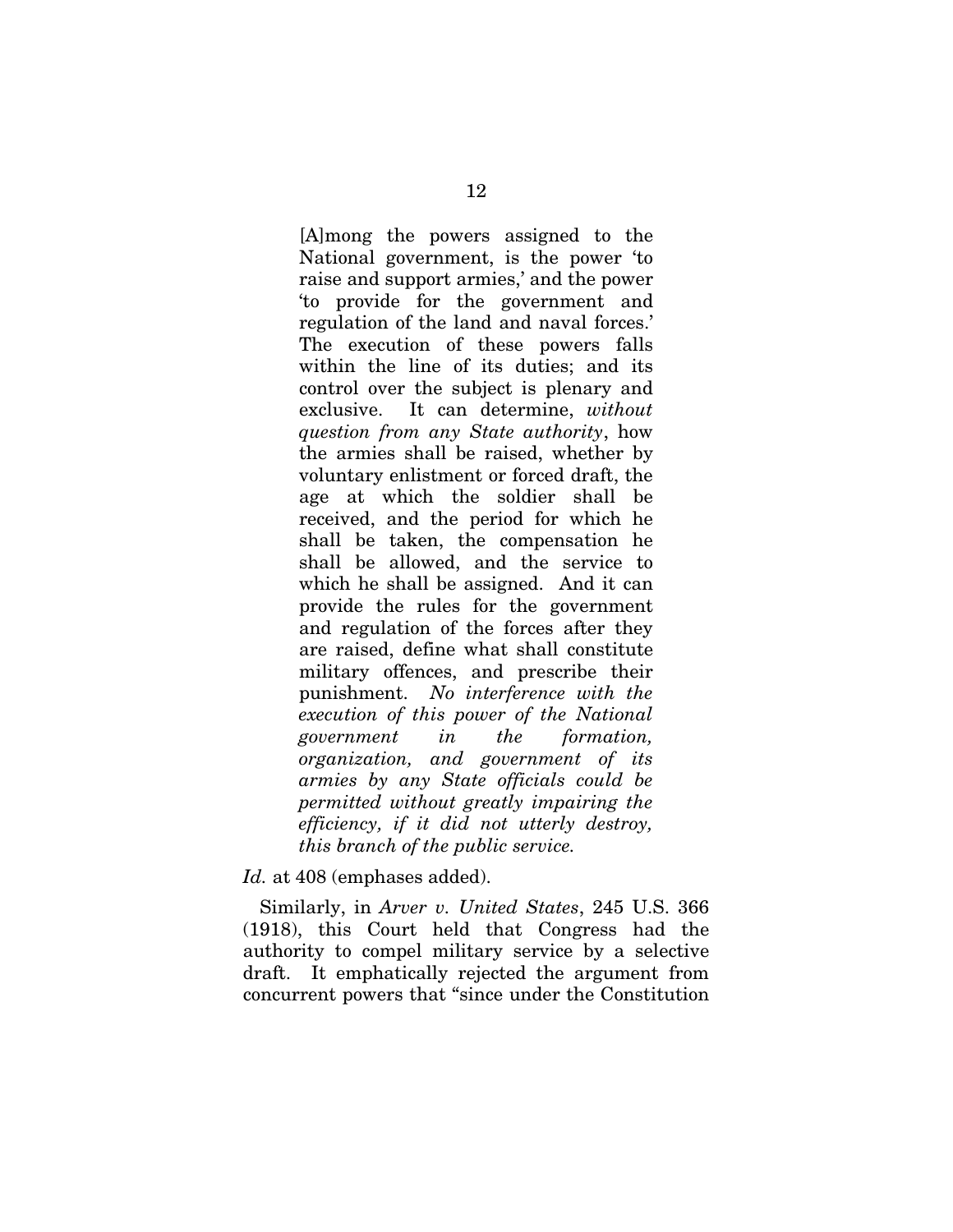as originally framed state citizenship was primary and United States citizenship but derivative and dependent thereon, therefore the power conferred upon Congress to raise armies was only coterminous with United States citizenship and could not be exerted so as to cause that citizenship to lose its dependent character and dominate state citizenship." *Id.* at 377. That proposition, the Court said, "simply denies to Congress the power to raise armies which the Constitution gives. That power by the very terms of the Constitution, being delegated, is supreme." *Id.* In *Arver*, as here, the state urged that the special, protective features of the states' status in the federal system were in conflict with Congress's plenary power to raise armed forces. Chief Justice White's opinion forcefully rejected that position.

And in *Dameron v. Brodhead*, 345 U.S. 322, 324-25 (1953), this Court upheld the constitutionality of a federal statute providing that the location of a military assignment could not change the taxable domicile of a service member and reserving the sole right of taxation to the service member's original state of residence, regardless whether that state exercised its right to tax. "The constitutionality of federal legislation exempting servicemen from the substantial burdens of seriate taxation by the states in which they may be required to be present by virtue of their service," the Court held, "cannot be doubted." *Id.* at 324.

So too here. As described below (*infra* 16-18) Texas's invocation of state sovereign immunity to block Mr. Torres's suit for damages does precisely what a state may not do under the Constitution—it impedes Congress's exclusive authority to provide for recruitment and retention of the U.S. military.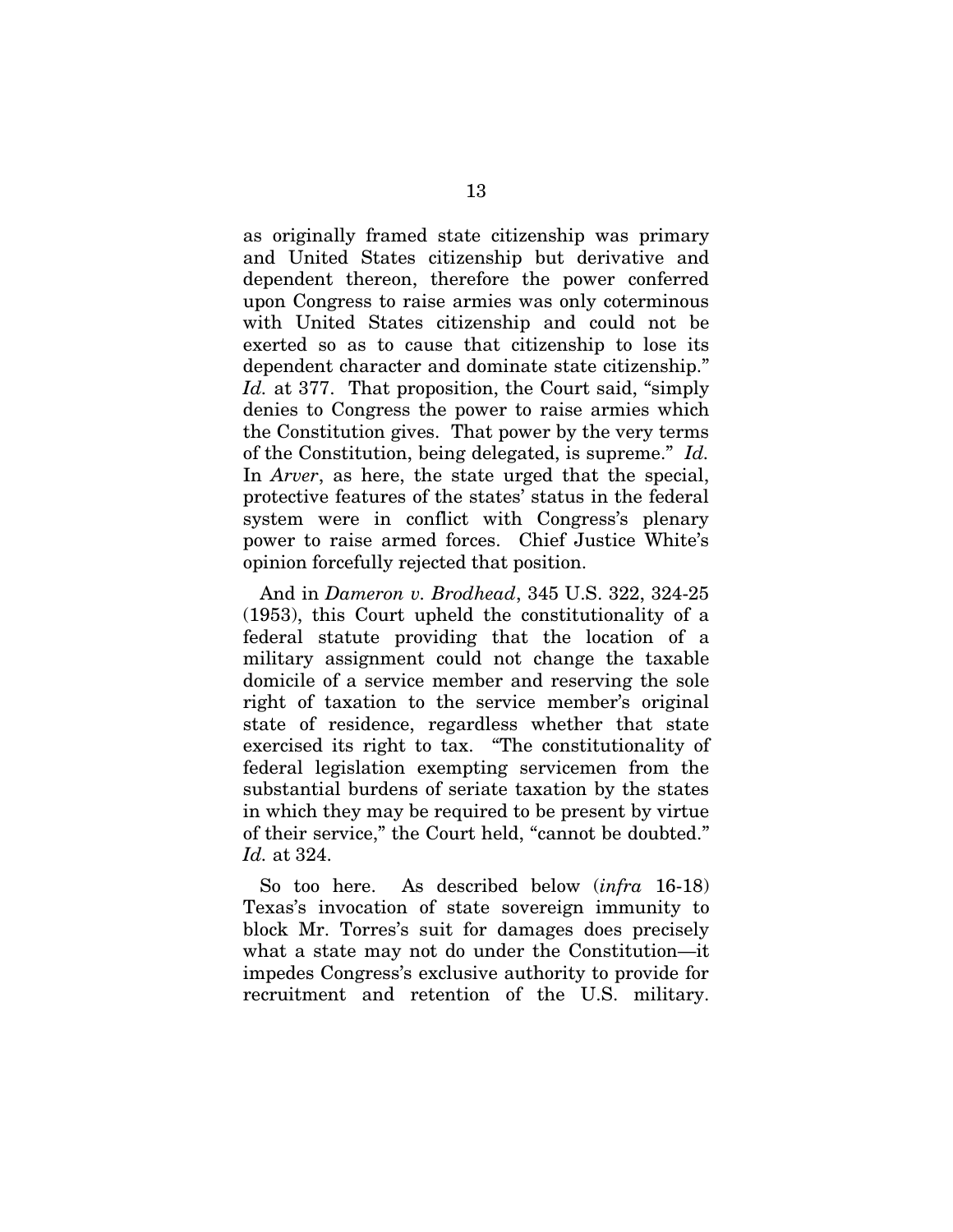Congress's decision in USERRA to prevent such a result is entirely consistent with—indeed it derives from—the structure of the Constitution's allocation of federal authority.

### <span id="page-20-0"></span>III. Congress's limited abrogation of state sovereign immunity in USERRA is a valid exercise of its power to raise and support armies.

1. There is no serious question that recruitment and retention are essential elements of raising and supporting the U.S. armed forces. See *Rostker v. Goldberg*, 453 U.S. 57, 68 (1981) (registration and the draft cannot be "divorce[d] . . . from the military and national defense context"); see also *Rumsfeld v. Forum for Academic and Institutional Rights*, 547 U.S. 47, 58 (2006) (holding that Congress had the authority to require colleges to grant military recruiters access to their campuses, and recognizing that "'judicial deference . . . is at its apogee' when Congress legislates under its authority to raise and support armies." (quoting *Rostker*, 453 U.S. at 70)).

This Court has consistently held that the power to raise and support armies gives Congress plenary control "over the whole subject of the formation, organization, and government of the national armies." *Coleman v. Tennessee*, 97 U.S. 509, 514 (1878). Examples of Congress's plenary and exclusive authority are varied. Perhaps most relevant to the instant case is *Perpich v. Department of Defense*, 496 U.S. 334 (1990), where a state governor challenged the Montgomery Amendment, which provides that a governor cannot withhold consent to active duty by a member of the state National Guard outside the United States owing to any objection to the location,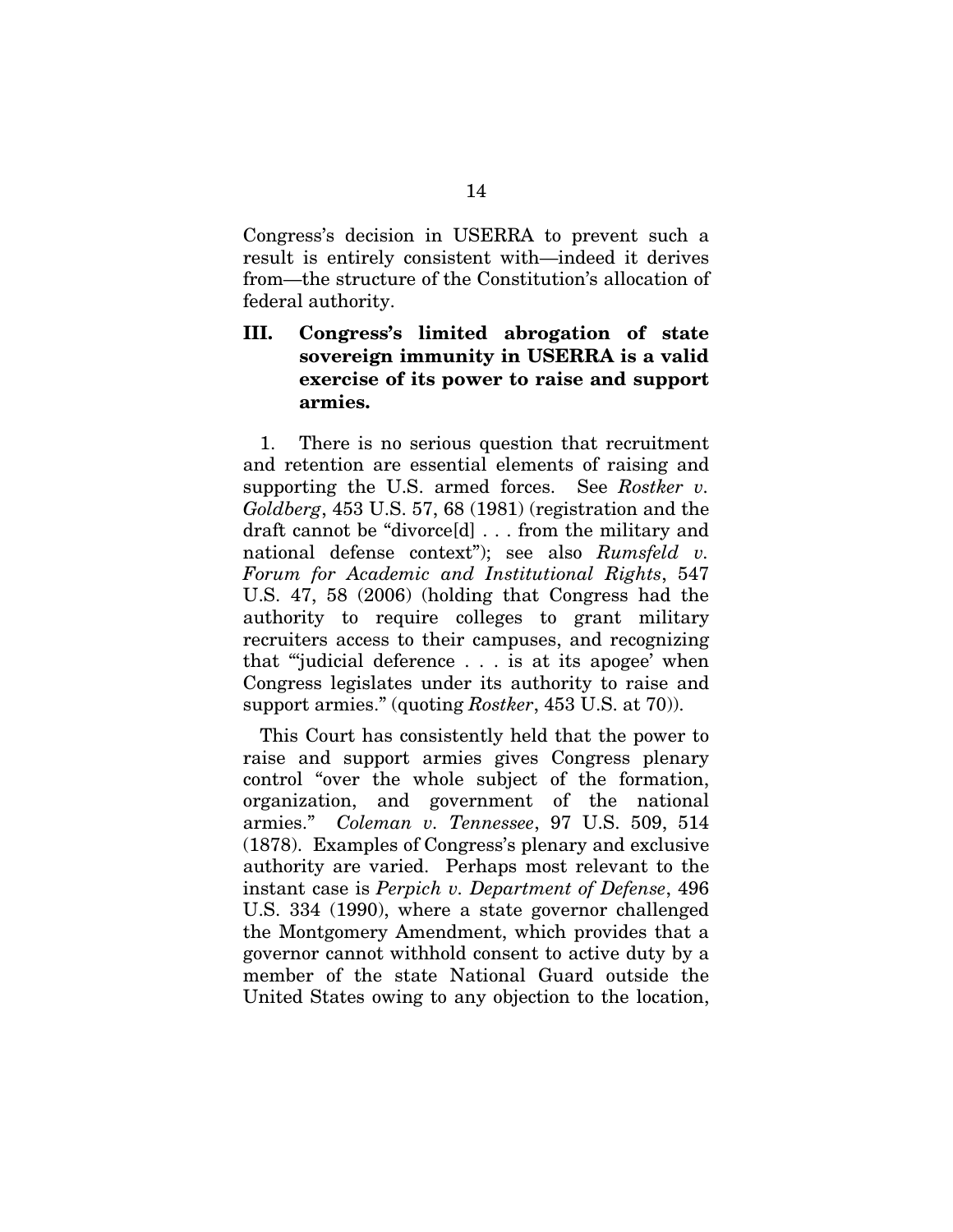purpose, type, or schedule of such deployment. The governor of Minnesota argued that giving force to the Amendment would unconstitutionally infringe the scope of the Militia Clause, thus having "the practical effect of nullifying an important State power that is expressly reserved in the Constitution." *Id.* at 351. In response, this Court wrote, "We disagree. [Our construction of the Clause as limited by Congress's authority] merely recognizes the supremacy of federal power in the area of military affairs." *Id.* The Court noted that this "supremacy is evidenced by several constitutional provisions, especially the prohibition in Art. I, § 10, of the Constitution," *id.* at 351 n.22, and that "several constitutional provisions commit matters of foreign policy and military affairs to the exclusive control of the National Government," *id.* at 353. Thus this Court held that Congress could override even the states' explicit Militia Clause authority and allow the Executive Branch to order state military units to active federal duty without either the consent of the state or the declaration of a national emergency. *Id.* at 336-38.

Many cases further confirm the extent of Congress's comprehensive power under the Raise and Support Clause. In *Chappell v. Wallace*, 462 U.S. 296, 301-04 (1983), for instance, this Court upheld Congress's decision not to provide a remedy to enlisted military personnel against their superior officers for constitutional violations, reasoning that Congress had plenary authority "over rights, duties, and responsibilities in the framework of the military establishment, including regulations, procedures and remedies related to military discipline." And in *Lichter*, 334 U.S. at 757-59, it upheld a federal statute compelling the renegotiation of private contracts for war supplies.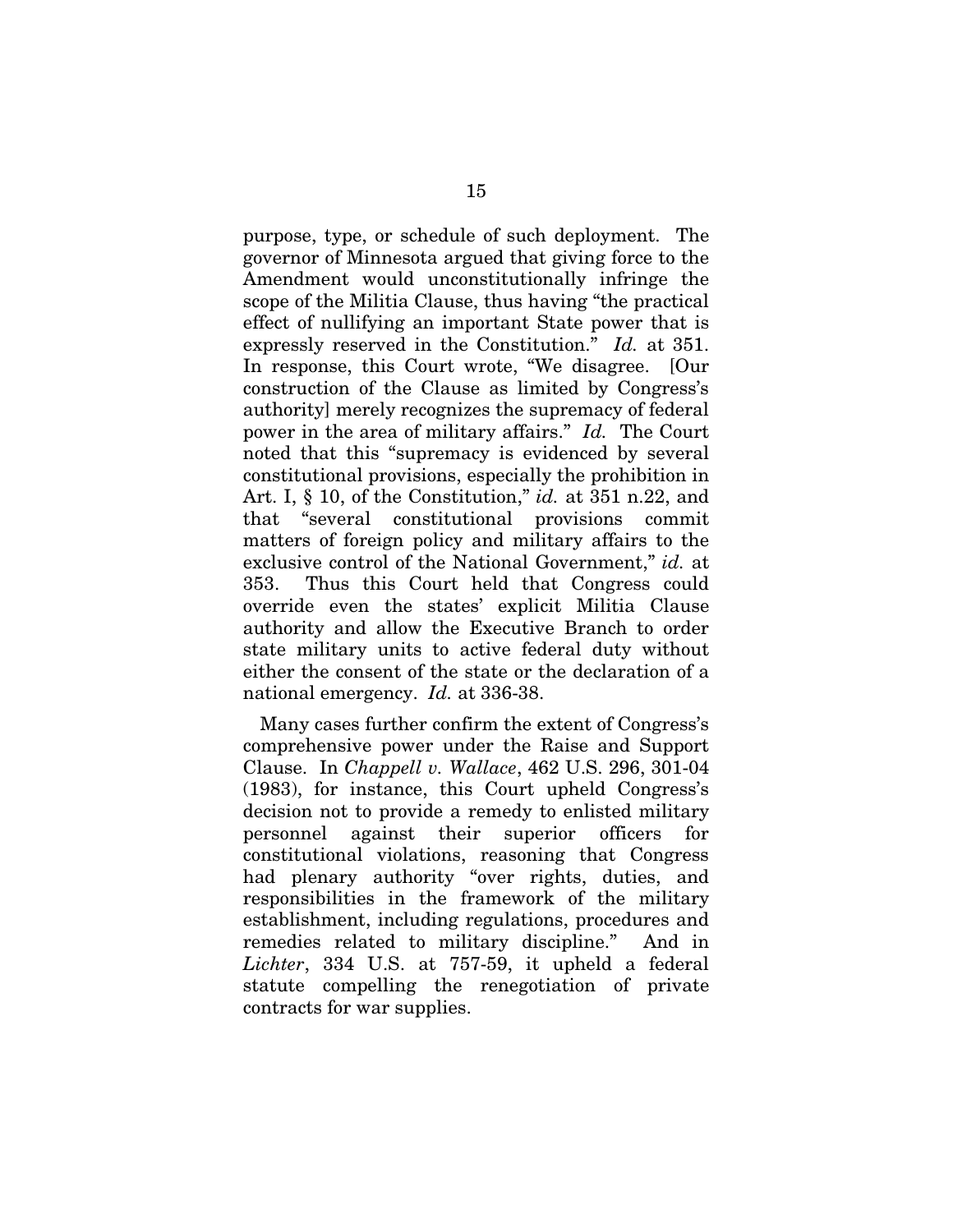2. There can be little doubt that Congress's decision in USERRA to prohibit adverse employment actions against employees based on their military service, and its corresponding decision to authorize employees to sue offending employers in state court, are well within its constitutional power to raise and support armies. It is within Congress's authority to create incentives and protections that encourage voluntary military service, including USERRA's commitment to service members of an enforceable right against employment discrimination on the basis of their service. Indeed, Congress expressly recognized as much in enacting USERRA's grant of a private right of action against state employers. The legislative history of the statute makes clear that Congress was not only aware of court decisions dismissing USERRA actions on sovereign-immunity grounds, but also concluded that such decisions "raise serious questions about the United States ability to provide for a strong national defense." H.R. Rep. No. 105-448, at 5. Congress reasonably concluded that a state's discrimination on the basis of military service discourages that service, in contravention of Congress's exclusive and comprehensive power to raise and support armies.

<span id="page-22-0"></span>IV. Texas's invocation of state sovereign immunity in this context would make it substantially more difficult to recruit and retain personnel for the U.S. armed services.

Allowing states to invoke sovereign immunity to defeat USERRA actions would result in the military's having to tell a potential recruit that she may not regain her employment when she returns from service. It would enable states to fire a Reservist if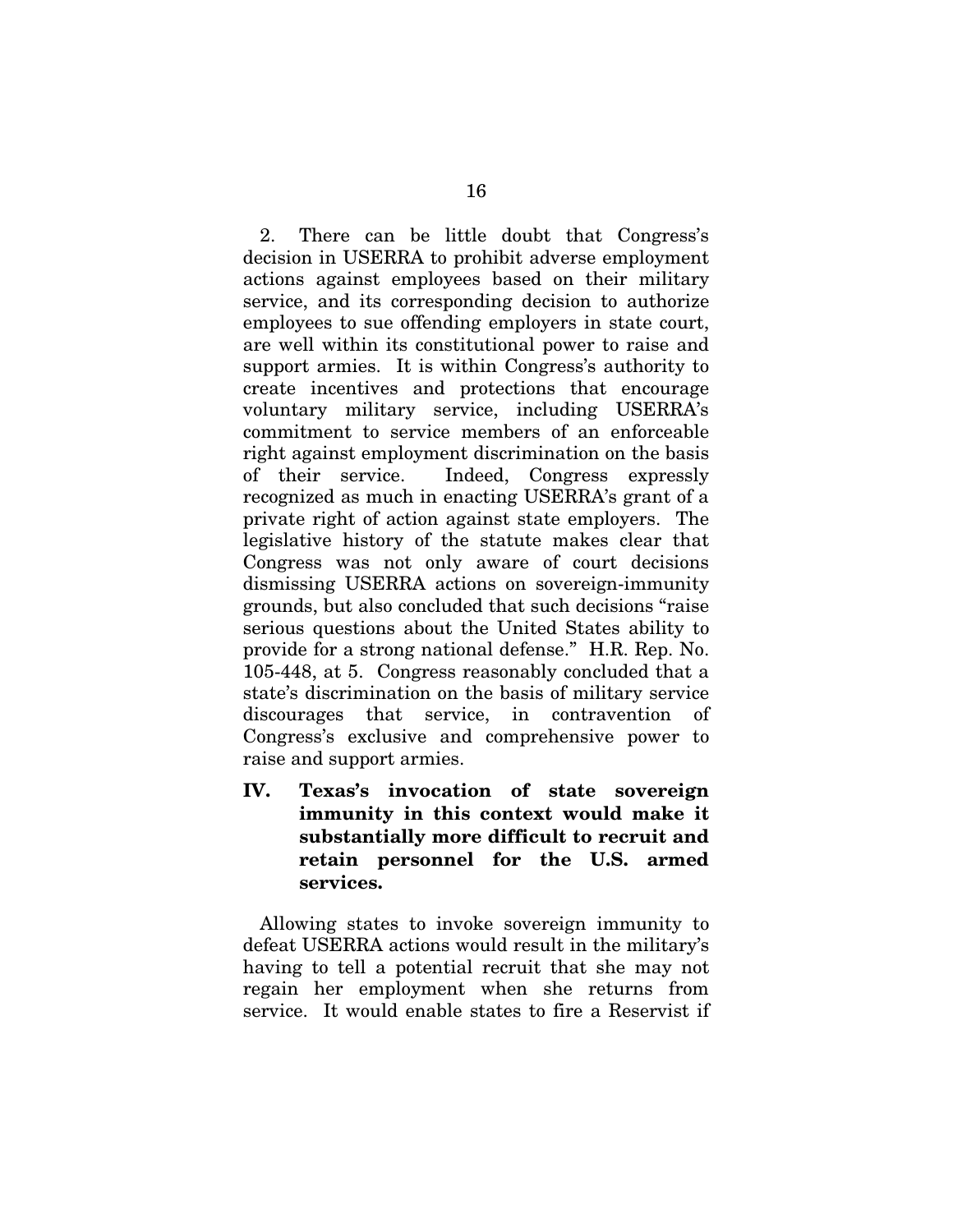she needed to spend two weeks performing annual training, or even if she volunteered to deploy to provide relief in a humanitarian crisis. It would permit states to refuse to make reasonable accommodations for a service member's injuries sustained in the course of duty. Allowing states to insulate themselves from USERRA's protections and incentives makes the cost of service substantially higher for service members—and thus for the nation as a whole.

Texas's policy would also hinder recruiting of Reservists, as well as dissuade active-duty military members leaving active duty from continuing their service in the Reserves. These populations derive particular benefit from the ability to transition between their military service and their civilian lives and jobs. In the context of 21st century warfare, such persons are especially valuable to the military. Reservists bring a wealth of civilian knowledge, training, and experience to their military jobs. Complex defense tasks involving information systems, precision guidance and coordination, and the development of artificial intelligence protocols require abilities nurtured primarily in the private sector. See Philip Bobbitt, *Terror and Consent: The Wars for the Twenty-first Century* (2008). And there are many less exotic examples. A military police unit benefits from the experiences and training of a civilian police officer who is accustomed to interacting with members of the community not just for security purposes, but also to solve problems and build relationships. An attorney in a state attorney general's office will bring to the military knowledge of legal systems and different forms of the rule of law, and can offer an invaluable perspective to allied foreign governments trying to gain credibility with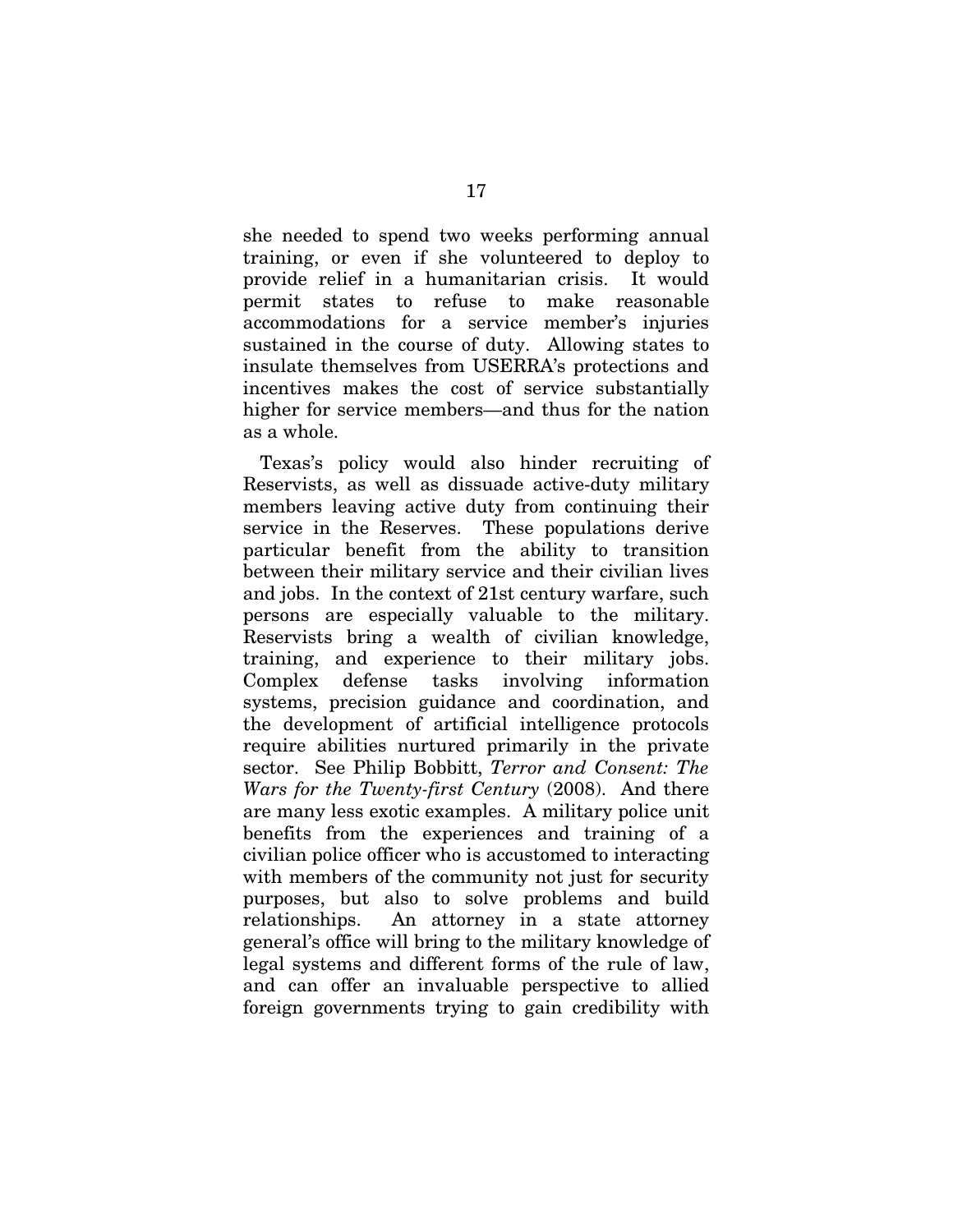disaffected local populations and provide services and support to local communities. Nor should we neglect the crucial role of retention in maintaining an effective force structure. Former active-duty service members have already been trained and educated in military operations at great expense to the United States. Keeping their services available and on-hand when needed is one of the U.S. military's greatest assets. Congress could quite rationally conclude that Texas's policy would substantially hinder military recruitment and retention, particularly among these especially valuable populations.

Leaving the decision to grant or withhold USERRA's protections in the hands of the states that is, letting them decide whether to waive sovereign immunity for purposes of suits by service members—would lead, as it has in the present case, to precisely the state interference with the national military that led the Framers to draft the Raise and Support Clause as they did. See *supra* 5-8. States less committed to or concerned by the particular conflicts or operations for which the military requires support could wield their sovereign immunity broadly to discourage their citizens from service. As the Framers recognized, this state interference with the national military mission weakens the nation's ability to defend and protect national interests.

<span id="page-24-0"></span>V. The conclusion that Congress may abrogate state sovereign immunity to protect its power to raise and support armies is consistent with this Court's sovereign-immunity precedents.

Neither *Katz* nor *Alden* is on all fours with this case. *Katz* construed the Bankruptcy power of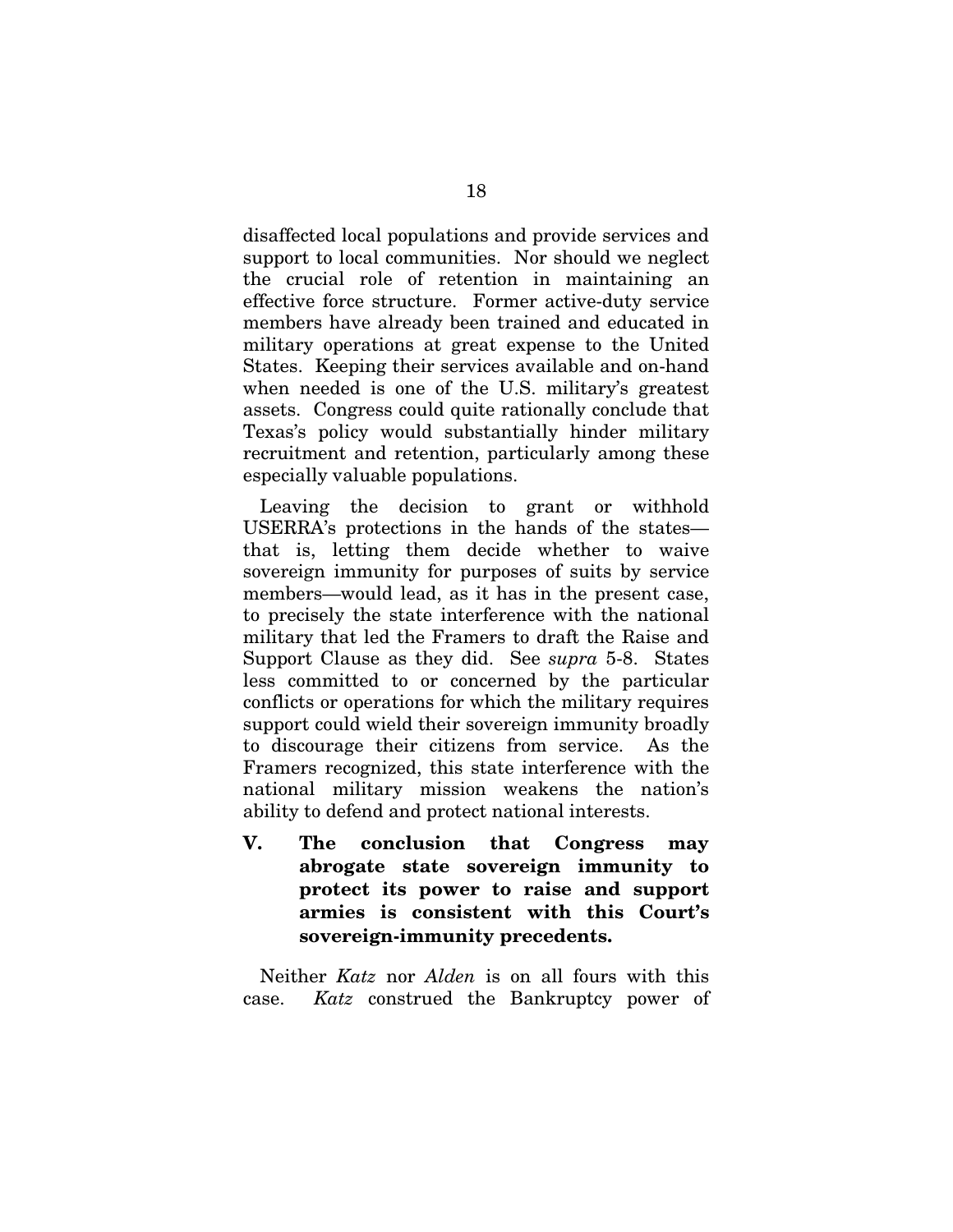Congress; *Alden*, Congress's Commerce power. But a holding in favor of Mr. Torres that the state of Texas may not interpose a significant obstruction to the performance of a federal duty such as service in the armed forces is consistent not only with the framework set forth above, but also with this Court's recognition in both *Katz* and *Alden* that the "background principle" of state sovereign immunity does not apply where states have surrendered that sovereignty as part of the overall design of the Constitution. See *Alden*, 527 U.S. at 713; *Katz*, 546 U.S. at 376-77.<sup>[2](#page-25-0)</sup>

This Court's application of that principle in *Katz* supports the conclusion that Congress has authority to abrogate state sovereign immunity to protect its power to raise and support armies. In *Katz*, the Court held that Article I's Bankruptcy Clause, which empowers Congress to establish "uniform Laws on the subject of Bankruptcies throughout the United States," authorizes Congress to abrogate state sovereign immunity for private suits under the Bankruptcy Code. 546 U.S. at 359 (citation omitted). Looking to the "history of the Bankruptcy Clause, the reasons it was inserted in the Constitution, and the legislation both proposed and enacted under its auspices immediately following ratification of the Constitution," the Court concluded that "it was intended not just as a grant of legislative authority to

<span id="page-25-0"></span> <sup>2</sup> The Court's decision in *Allen v. Cooper*, 140 S. Ct. 994 (2020), is inapposite when viewed through the lens proposed above. Whereas in *Allen* the question was whether Congress could regulate intellectual property by subjecting states to suits for copyright infringement, here the question is whether a state may encumber Congress's power to raise and support armies by denying benefits to service members.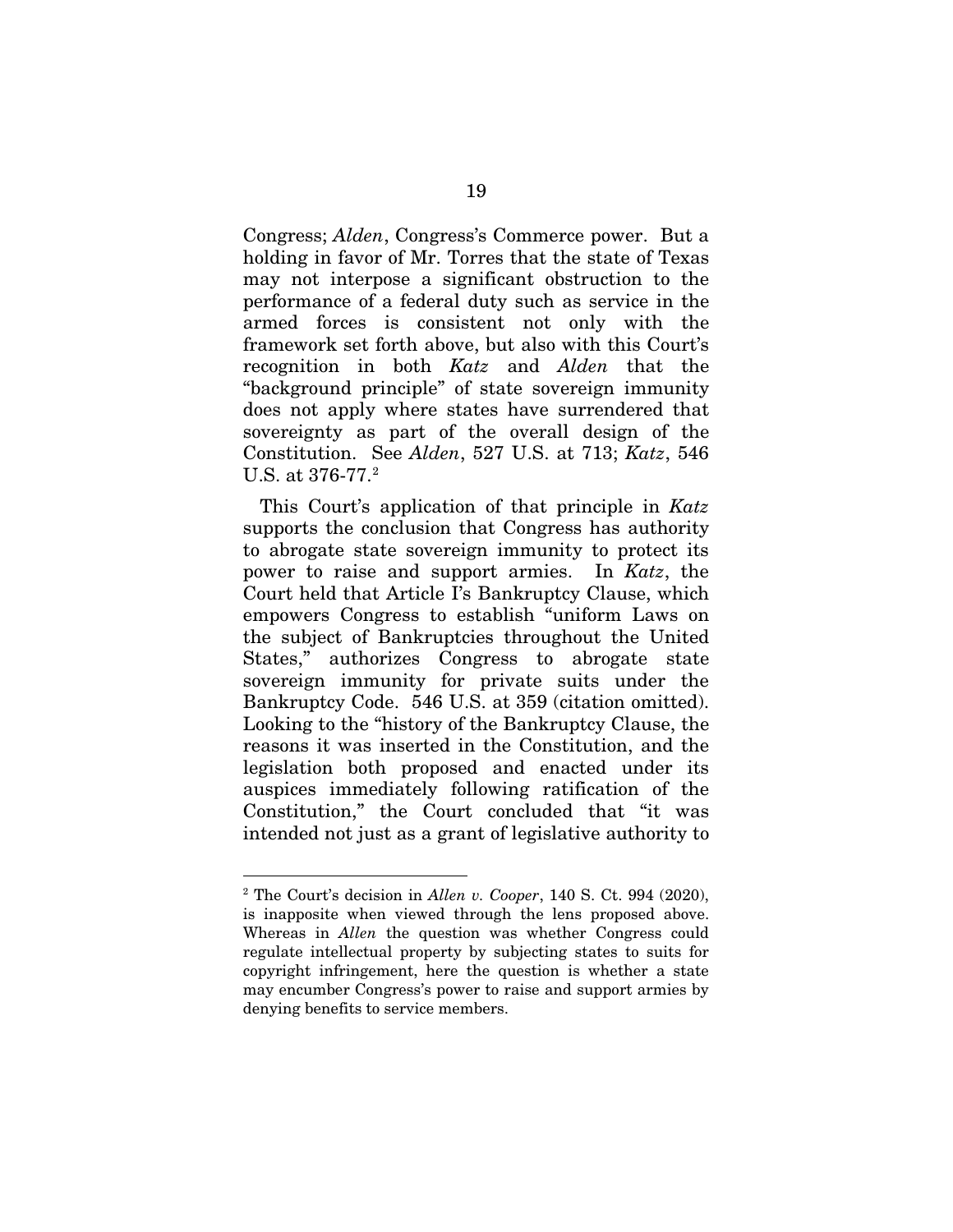Congress, but also to authorize limited subordination of state sovereign immunity in the bankruptcy arena." *Id.* at 362-63. The Court recognized that states have no power under the Constitution to enact bankruptcy laws, and that one of the animating concerns behind the Bankruptcy Clause was the difficulty posed by a patchwork of state insolvency and bankruptcy laws and states' refusal to respect one another's discharge orders. *Id.* at 365-66, 369, 376-77.

As discussed above (*supra* 5-8) a similar concern namely, varied state compliance with the national government's requisitions for men and supplies animated the Raise and Support Clause. The drafting history of that Clause and the subsequently enacted legislation of the First Congress demonstrate that the Clause was intended to abrogate state sovereignty where that sovereignty would compromise Congress's exclusive power to raise and support armies. *Id.* 

What is more, if any case meets the criteria in *Alden* for an exception to *Alden*'s general rule, it is this one. It is difficult to imagine an enumerated power more significant to the national government under "'the structure of the original Constitution itself'" than the war power. *PennEast Pipeline Co., LLC v. New Jersey*, 141 S. Ct. 2244, 2258 (2021) (quoting *Alden*, 527 U.S. at 728) (holding that state sovereign immunity does not bar condemnation actions pursuant to the federal eminent domain power). The conclusion that the power to raise and support armies authorizes Congress's limited abrogation of sovereign immunity in USERRA is entirely consistent with this Court's sovereign immunity precedents. It "'does no violence to the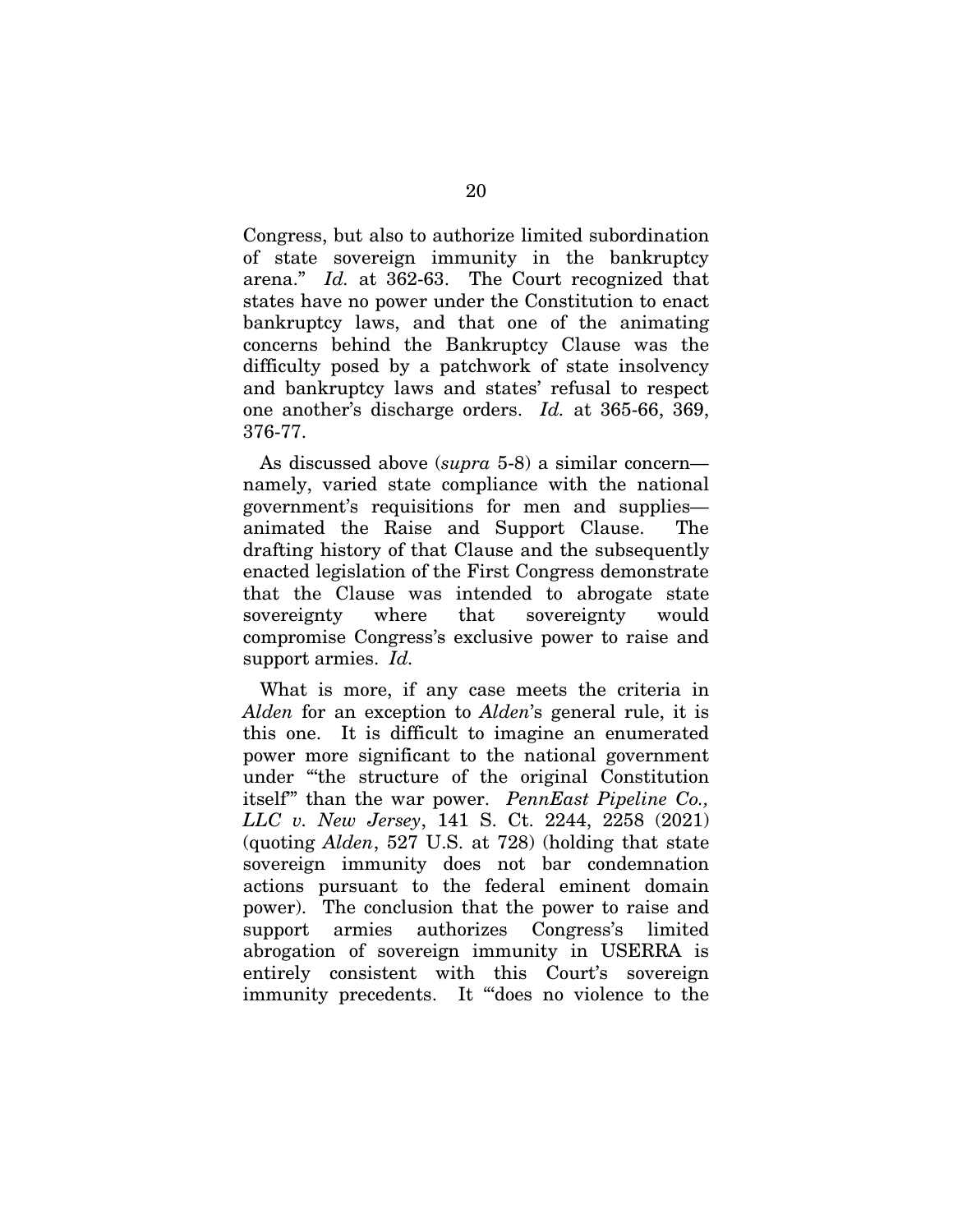inherent nature of sovereignty' for a State to be sued" pursuant to Congress's exercise of this power. *Id.* at 2261.[3](#page-27-1)

### <span id="page-27-0"></span>VI. Justice would be defied were Texas's closure of its courts' doors to a U.S. veteran upheld.

Finally, the spirit of the Constitution—its ethos and the traditions of our country—bear mention, and they are aligned with the text, structure, and history of the Constitution and precedent interpreting Congress's power to raise and support armies. Put simply, it is inconsistent with our constitutional heritage and traditions to penalize a person who makes the difficult and life-altering decision to serve our country. This is certainly true where a person joined the military based in part on the understanding that she could return to her existing

<span id="page-27-1"></span> <sup>3</sup> The court below mistakenly invoked the statement in *Alden* that the Necessary and Proper Clause does not afford Congress "'incidental authority to subject the States to private suits'" in implementing Article I powers that do not themselves authorize congressional abrogation of state sovereign immunity. Pet. App. 12a (quoting *Alden*, 527 U.S. at 732); see also *id.* ("regardless of whether the ruling in *Alden* is applicable to War Powers legislation, it is indisputably applicable to USERRA as legislation enacted under the Necessary and Proper Clause"). As this brief has demonstrated, USERRA is well within the core authority that the Raise and Support Clause delegates to Congress. Contrary to the court below, even if "the plain language of USERRA" did suggest Congress thought "it was enacted pursuant to the Necessary and Proper Clause," Pet. App. 11a, that does not affect the constitutional analysis. *See Woods v. Cloyd W. Miller Co.*, 333 U.S. 138, 144 (1948) ("The question of the constitutionality of action taken by Congress does not depend on recitals of the power which it undertakes to exercise.").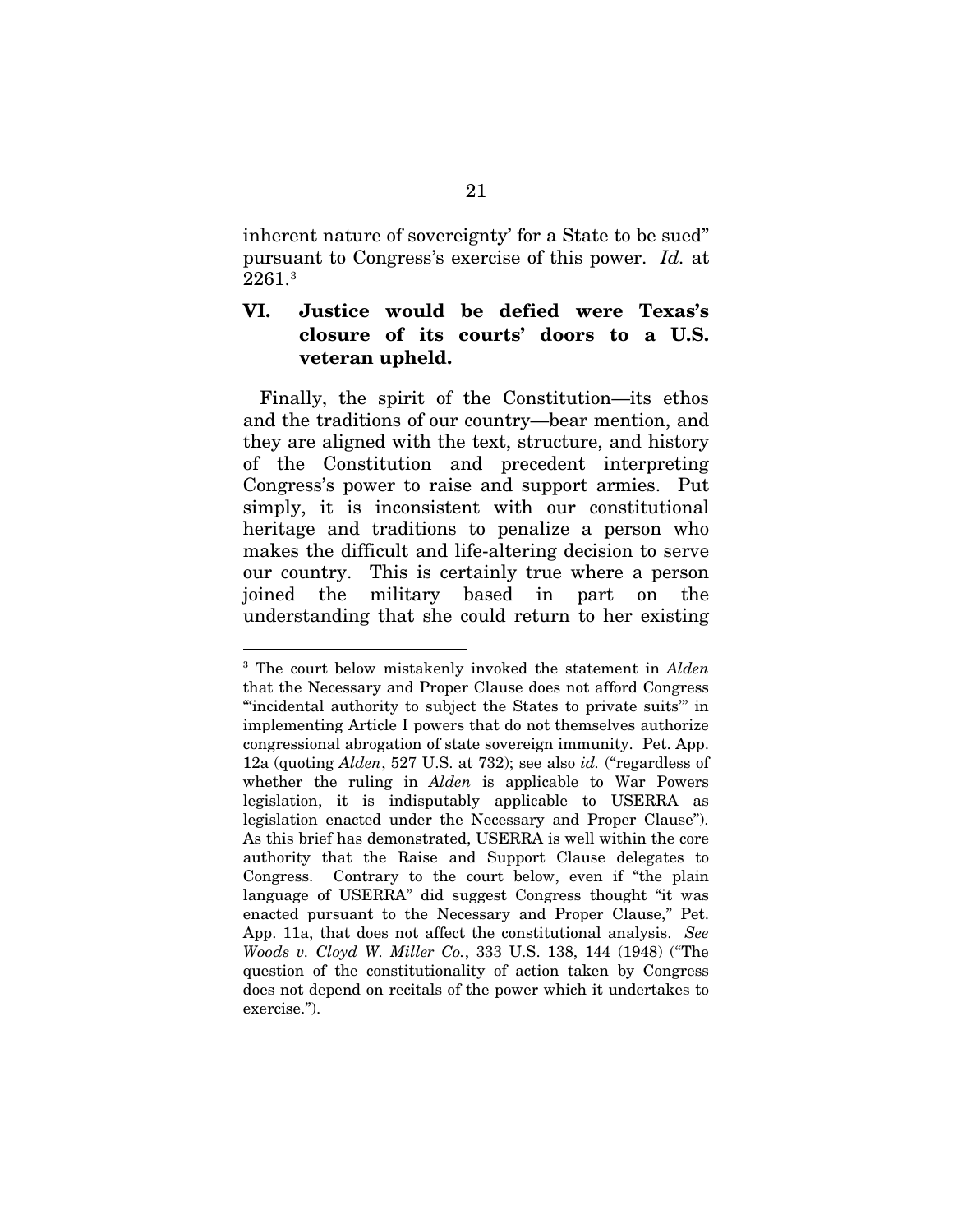employment upon completing her service. It is truer still where, as here, a veteran is further penalized after sustaining an injury in his nation's service. After all, the law "must be read with an eye friendly to those who dropped their affairs to answer their country's call." *Le Maistre v. Leffers*, 333 U.S. 1, 6 (1948).

The Court has once before denied the claims of injured persons from the armed forces, but in a constitutional context that actually strengthens Petitioner's claim here. In *Boyle v. United Technologies Corp.*, 487 U.S. 500 (1988), the Court held that federal courts have common law authority to fashion a defense for federal contractors to a state tort law claim. The case arose from the death of a Marine, killed in a crash caused by the defendant's defective design of a helicopter the Marine was copiloting. Thus, even in the absence of a congressional statute, the *Boyle* Court was prepared to block the operation of a state statute in order to protect the national government's defense budget from higher contracting costs. In the instant case, where Congress has unmistakably acted, there should be little reluctance to displacing state obstacles to the efficient maintenance of the national defense.

But imagine if the Texas court's ruling in *Torres* were to stand. Upholding state sovereign immunity here can only be reconciled with *Boyle* on the basis of a new and grotesque principle. The Court would be saying that while the national defense requires that the federal fisc must be protected from tort claims by servicemen and women, state budgets too must be protected from the claims of those who lose their health, and sometimes their lives, in U.S. military service; and this even when there is a federal statute